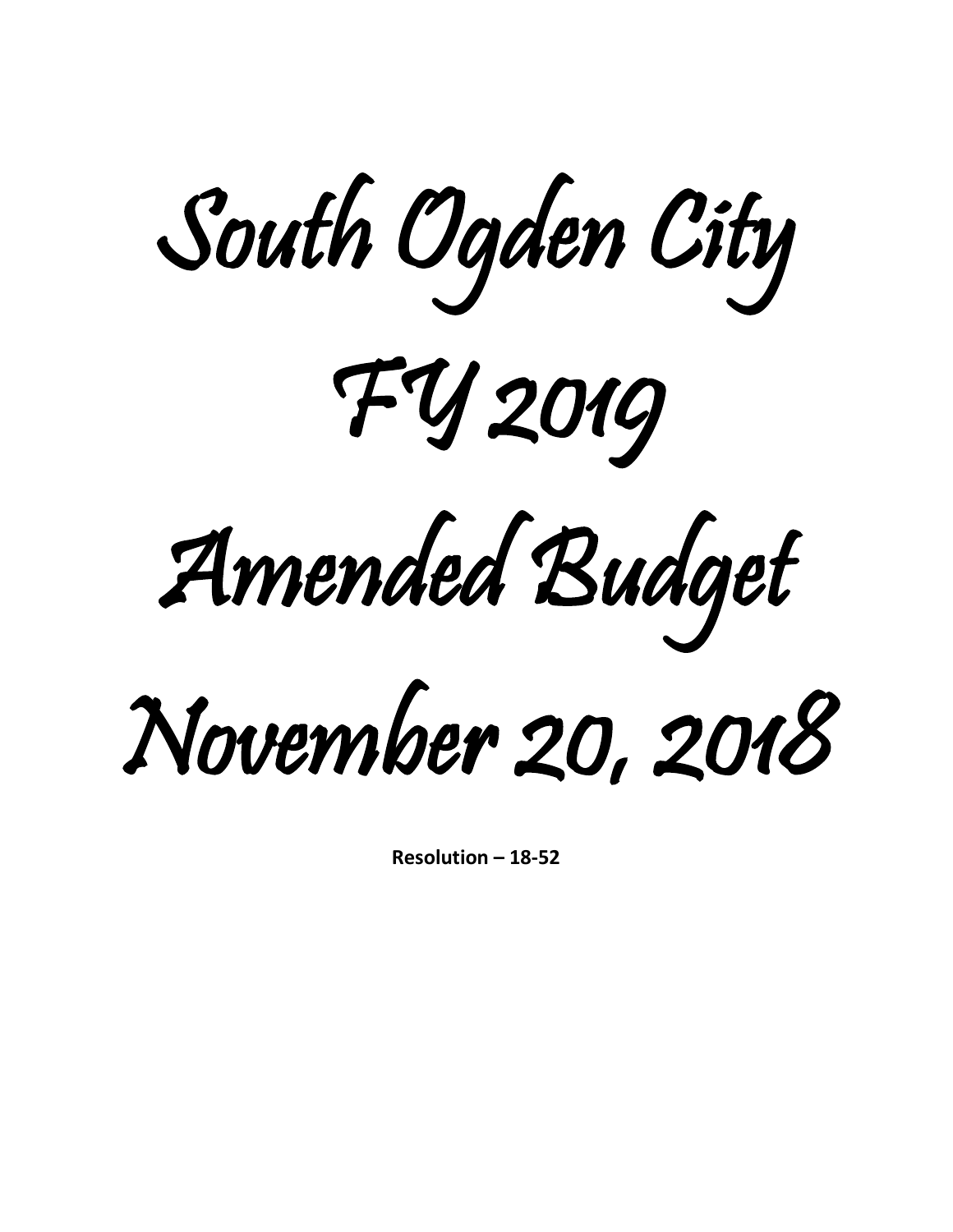| South Ogden City Corporation<br>Budget Worksheet - FY 2019 - Preliminary - May<br>Period: 11/18 |                                                               |                                   |                                 |                                   | Page:<br>Jan 04, 2019 11:49AM     |  |
|-------------------------------------------------------------------------------------------------|---------------------------------------------------------------|-----------------------------------|---------------------------------|-----------------------------------|-----------------------------------|--|
| <b>Account Number</b>                                                                           | <b>Account Title</b>                                          | 2016-17<br>Prior year 2<br>Actual | 2017-18<br>Prior year<br>Actual | 2018-19<br>Current year<br>Budget | 2018-19<br>Current year<br>Actual |  |
| <b>GENERAL FUND</b>                                                                             |                                                               |                                   |                                 |                                   |                                   |  |
| <b>TAX REVENUE</b>                                                                              |                                                               |                                   |                                 |                                   |                                   |  |
| 10-31-100                                                                                       | Property Tax Collections CY                                   | 2,165,559                         | 2,696,387                       | 3,011,244                         | 1,079,847                         |  |
| 10-31-105                                                                                       | Prop 1 Tax Increment                                          | 247,894                           | 257,092                         | 254,295                           | 111,010                           |  |
| 10-31-200                                                                                       | Property Tax - Delinguent                                     | 36,665                            | 56,635                          | 49,600                            | 15,641                            |  |
| 10-31-250                                                                                       | Motor Vehicle & Personal Prop.                                | 185,497                           | 199,223                         | 192,200                           | 89,313                            |  |
| 10-31-300                                                                                       | General Sales and Use Taxes                                   | 3,356,968                         | 3,517,398                       | 3,590,943                         | 1,533,398                         |  |
| 10-31-400                                                                                       | Utility Franchise Fee                                         | .00                               | 247,323                         | 173,322                           | 75,345                            |  |
| 10-31-500                                                                                       | Franchise Tax                                                 | 332,079                           | 320,769                         | 322,280                           | 126,425                           |  |
| 10-31-550                                                                                       | Municipal Energy Use Tax                                      | 901,971                           | 886,109                         | 948,137                           | 334,066                           |  |
| Total TAX REVENUE:                                                                              |                                                               | 7,226,633                         | 8,180,937                       | 8,542,021                         | 3,365,044                         |  |
| <b>LICENSES &amp; PERMITS</b>                                                                   |                                                               |                                   |                                 |                                   |                                   |  |
| 10-32-100                                                                                       | <b>Business Licenses</b>                                      | 136,536                           | 130,207                         | 126,696                           | 53,902                            |  |
| 10-32-160                                                                                       | Good Landlord Licenses                                        | 44,655                            | 43,459                          | 44,553                            | 24,115                            |  |
| 10-32-200                                                                                       | <b>Building Permits</b>                                       | 107,723                           | 197,748                         | 97,520                            | 15,826                            |  |
| 10-32-300                                                                                       | <b>Animal Licenses</b>                                        | 12,931                            | 11,343                          | 11,330                            | 2,453                             |  |
| 10-32-325                                                                                       | Micro-Chipping Fees                                           | 1,055                             | 1,130                           | 1,251                             | 420                               |  |
| 10-32-350                                                                                       | <b>Animal Adoptions</b>                                       | 65,095                            | 46,011                          | 62,683                            | 21,525                            |  |
| 10-32-375                                                                                       | <b>Animal Shelter Fees</b>                                    | 5,320                             | 5,947                           | 5,305                             | 2,673                             |  |
|                                                                                                 | <b>Total LICENSES &amp; PERMITS:</b>                          | 373,315                           | 435,846                         | 349,338                           | 120,914                           |  |
|                                                                                                 | <b>INTERGOVERNMENTAL REVENUE</b>                              |                                   |                                 |                                   |                                   |  |
| 10-33-150                                                                                       | State Liquor Fund Allotment                                   | 17,918                            | 19,595                          | 20,183                            | 8,400                             |  |
| 10-33-600                                                                                       | State/Local Grants                                            | 45,439                            | 28,543                          | 1,134,074                         | 324,665                           |  |
| 10-33-900                                                                                       | Class "C" Road Fund Allotment                                 | 632,285                           | 611,151                         | 653,608                           | 252,326                           |  |
| 10-33-925                                                                                       | <b>Resource Officer Contract</b>                              | 17,813                            | 23,438                          | 24,141                            | 11,719                            |  |
|                                                                                                 | Total INTERGOVERNMENTAL REVENUE:                              | 713,454                           | 682,727                         | 1,832,006                         | 597,109                           |  |
|                                                                                                 | <b>RECREATION &amp; PLANNING FEES</b>                         |                                   |                                 |                                   |                                   |  |
| 10-34-200                                                                                       | <b>Baseball Revenue</b>                                       | 27,364                            | 16,038                          | 22,115                            | 199                               |  |
| 10-34-250                                                                                       | Girls Basketball                                              | 3,965                             | 55                              | 4,984                             | $70-$                             |  |
| 10-34-300                                                                                       | Softball Fees                                                 | 73                                | 2,495                           | .00                               | .00                               |  |
| 10-34-350                                                                                       | <b>Basketball Fees</b>                                        | 18,824                            | 23,400                          | 23,386                            | 18,824                            |  |
| 10-34-352                                                                                       | Comp Youth Basketball                                         | 58,980                            | 56,860                          | 45,495                            | 15,005                            |  |
| 10-34-354                                                                                       | Comp Adult Basketball                                         | 7,985                             | 5,095                           | 4,156                             | 1,725                             |  |
| 10-34-356                                                                                       | Comp Adult Volleyball                                         | 1,125                             | 650                             | 1,555                             | .00                               |  |
| 10-34-375                                                                                       | <b>Flag Football</b>                                          | 2,620                             | $121 -$                         | 3,353                             | 2,780                             |  |
| 10-34-450                                                                                       | <b>Volleyball Registration</b>                                | 4,108                             | 716                             | 4,851                             | 3,187                             |  |
| 10-34-500                                                                                       | Football                                                      | 11,190                            | 33,922                          | 12,423                            | 1,000                             |  |
| 10-34-505                                                                                       | Football Apparel                                              | 4,595                             | 5,349                           | 4,670                             | 3,546                             |  |
| 10-34-550                                                                                       | <b>Tennis Registration Fees</b>                               | 58                                | .00                             | 1,545                             | .00                               |  |
| 10-34-575                                                                                       | <b>Concession Revenues</b>                                    | 1,194                             | 1,539                           | 2,060                             | .00                               |  |
| 10-34-600                                                                                       | <b>Community Facility Rental Fees</b>                         | 8,125                             | 3,675                           | 7,004                             | 4,075                             |  |
| 10-34-700                                                                                       | Plan Check Fee                                                | 50,667                            | 55,887                          | 34,093                            | 7,906                             |  |
| 10-34-725                                                                                       | <b>Engineering Review Fees</b>                                | 3,278                             | 3,799                           | 1,133                             | 799<br>970                        |  |
| 10-34-726<br>10-34-750                                                                          | Zoning/Subdivision Fees<br><b>Street Cut Fee</b>              | 2,470                             | 2,020                           | 644                               |                                   |  |
|                                                                                                 |                                                               | 4,233                             | 4,413                           | 6,386                             | 2,070                             |  |
| 10-34-850                                                                                       | <b>Bowery Rental</b>                                          | 5,700                             | 5,500                           | 5,562                             | 1,325                             |  |
| 10-34-875<br>10-34-900                                                                          | Sex Offender Registration Fee<br><b>Public Safety Reports</b> | 500<br>16,195                     | 450<br>19,120                   | 515<br>17,496                     | 150<br>8,835                      |  |
|                                                                                                 |                                                               |                                   |                                 |                                   |                                   |  |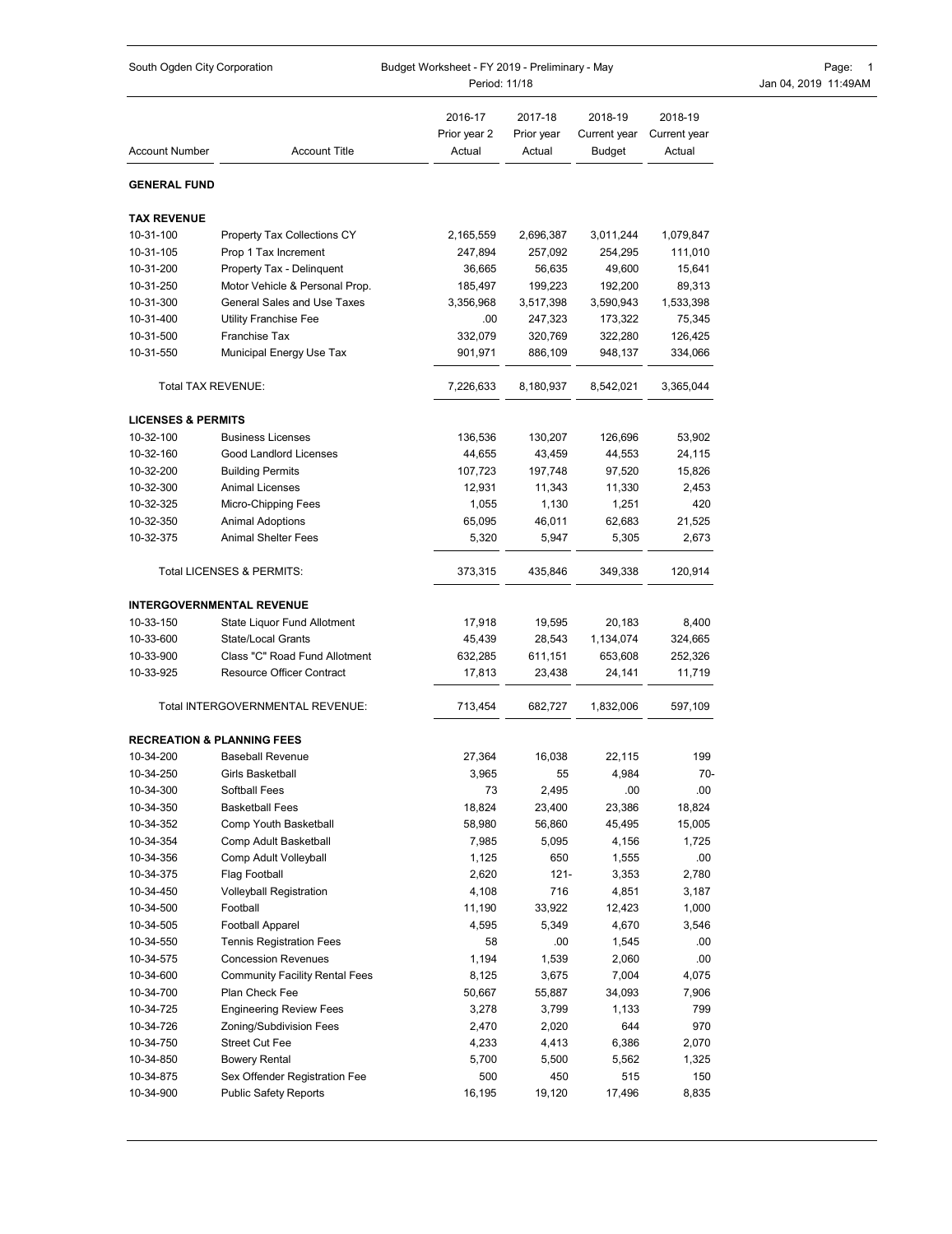|                                | South Ogden City Corporation<br>Budget Worksheet - FY 2019 - Preliminary - May<br>Period: 11/18 |                                   |                                 |                                   |                                   | Page:<br>-2<br>Jan 04, 2019 11:49AM |
|--------------------------------|-------------------------------------------------------------------------------------------------|-----------------------------------|---------------------------------|-----------------------------------|-----------------------------------|-------------------------------------|
| <b>Account Number</b>          | <b>Account Title</b>                                                                            | 2016-17<br>Prior year 2<br>Actual | 2017-18<br>Prior year<br>Actual | 2018-19<br>Current year<br>Budget | 2018-19<br>Current year<br>Actual |                                     |
|                                | Total RECREATION & PLANNING FEES:                                                               | 233,247                           | 240,861                         | 203,426                           | 72,327                            |                                     |
| <b>FINES &amp; FORFEITURES</b> |                                                                                                 |                                   |                                 |                                   |                                   |                                     |
| 10-35-200                      | Fines-Regular                                                                                   | 566,681                           | 656,472                         | 633,665                           | 278,165                           |                                     |
| 10-35-300                      | <b>Alarm Fines/Permits</b>                                                                      | 5,150                             | 7,850                           | 6,283                             | 2,150                             |                                     |
|                                | Total FINES & FORFEITURES:                                                                      | 571,831                           | 664,322                         | 639,948                           | 280,315                           |                                     |
| <b>MISCELLANEOUS REVENUE</b>   |                                                                                                 |                                   |                                 |                                   |                                   |                                     |
| 10-36-100                      | Interest                                                                                        | 47,009                            | 77,962                          | 61,000                            | 38,925                            |                                     |
| 10-36-105                      | Cash Over/Short                                                                                 | $57-$                             | 44-                             | .00                               | 5-                                |                                     |
| 10-36-200                      | Sub 4 Santa                                                                                     | .00                               | 6                               | .00                               | 1,000                             |                                     |
| 10-36-400                      | Sales of Fixed Assets                                                                           | 3,445                             | .00                             | 292,629                           | 292,628                           |                                     |
| 10-36-500                      | 75th Anniversary Sales                                                                          | 40                                | 160                             | .00                               | .00                               |                                     |
| 10-36-600                      | 560 39th Rental                                                                                 | 3,000                             | 3,000                           | 3,000                             | 500                               |                                     |
| 10-36-601                      | Donations to South Ogden City                                                                   | 18,047                            | 11,154                          | 16,704                            | 16,742                            |                                     |
| 10-36-700                      | Contractual Agreement Reven                                                                     | 119,182                           | 123,748                         | 124,906                           | 77,379                            |                                     |
| 10-36-900                      | Misc. Revenue                                                                                   | 71,183                            | 67,279                          | 24,726                            | 30,816                            |                                     |
| 10-36-950                      | <b>Traffic School</b>                                                                           | 250                               | 325                             | 258                               | 150                               |                                     |
|                                | Total MISCELLANEOUS REVENUE:                                                                    | 262,098                           | 283,590                         | 523,223                           | 458,135                           |                                     |
|                                | <b>CHARGE FOR SERVICE &amp; TRANSFERS</b>                                                       |                                   |                                 |                                   |                                   |                                     |
| 10-39-150                      | Lease Financing                                                                                 | 512,500                           | .00                             | 2,668,792                         | 1,201,306                         |                                     |
| 10-39-242                      | Transfer in from Sewer Fund                                                                     | .00                               | 9,540                           | .00                               | .00                               |                                     |
| 10-39-250                      | Transfer in from Water Fund                                                                     | .00                               | 49,820                          | .00                               | .00                               |                                     |
| 10-39-300                      | Transfer In From CPF                                                                            | .00                               | 75,243                          | .00                               | .00                               |                                     |
| 10-39-350                      | Charge for Service - CDRA                                                                       | 23,369                            | 4,675                           | 4,350                             | 1,815                             |                                     |
| 10-39-400                      | Charge for Service - Water Fnd                                                                  | 133,404                           | 138,732                         | 237,084                           | 98,785                            |                                     |
| 10-39-410                      | Charge for Service - Sewer Fnd                                                                  | 175,692                           | 182,712                         | 256,304                           | 106,795                           |                                     |
| 10-39-420                      | Charge for Svc - Storm Drn Fnd                                                                  | 136,788                           | 142,260                         | 144,397                           | 60,165                            |                                     |
| 10-39-430                      | Charge for Service - Grbge Fnd                                                                  | 108,828                           | 113,172                         | 117,999                           | 49,165                            |                                     |
| 10-39-440                      | Charge for Service - Amb Fnd                                                                    | 64,992                            | 67,584                          | 65,470                            | 27,280                            |                                     |
| 10-39-700                      | Appropriated Fund Bal-Class C                                                                   | .00                               | .00                             | 50,000                            | .00                               |                                     |
| 10-39-800                      | Appropriated Fund Balance                                                                       | .00                               | .00                             | 473,035                           | .00                               |                                     |
|                                | Total CHARGE FOR SERVICE & TRANSFERS:                                                           | 1,155,573                         | 783,738                         | 4,017,431                         | 1,545,311                         |                                     |
| Total Revenue:                 |                                                                                                 | 10,536,151                        | 11,272,021                      | 16,107,393                        | 6,439,154                         |                                     |
|                                |                                                                                                 |                                   |                                 |                                   |                                   |                                     |
| <b>COUNCIL</b>                 |                                                                                                 |                                   |                                 |                                   |                                   |                                     |
| 10-41-110                      | Salaries and Wages                                                                              | 120,109                           | 119,450                         | 121,676                           | 50,896                            |                                     |
| 10-41-130                      | <b>Employee Benefits</b>                                                                        | 23,979                            | 23,856                          | 24,477                            | 11,077                            |                                     |
| 10-41-210                      | Books, Subscrip.& Memberships                                                                   | 9,600                             | 9,870                           | 10,300                            | 10,323                            |                                     |
| 10-41-230                      | Travel & Training                                                                               | 13,621                            | 6,764                           | 6,500                             | 1,478                             |                                     |
| 10-41-240                      | Supplies                                                                                        | 1,017                             | 1,655                           | 500                               | 103                               |                                     |
| 10-41-280<br>10-41-700         | Telephone<br>Small Equipment                                                                    | 975<br>.00                        | 375<br>1,174                    | .00<br>2,500                      | .00<br>.00                        |                                     |
|                                |                                                                                                 |                                   |                                 |                                   |                                   |                                     |
| Total COUNCIL:                 |                                                                                                 | 169,302                           | 163,145                         | 165,953                           | 73,877                            |                                     |
| <b>LEGAL DEPARTMENT</b>        |                                                                                                 |                                   |                                 |                                   |                                   |                                     |
| 10-42-110                      | Salaries and Wages                                                                              | 60,792                            | 63,957                          | 72,178                            | 27,501                            |                                     |
| 10-42-130                      | <b>Employee Benefits</b>                                                                        | 16,787                            | 16,757                          | 18,074                            | 7,263                             |                                     |
| 10-42-210                      | Books, Subscriptions & Member                                                                   | 1,601                             | 1,154                           | 1,000                             | 469                               |                                     |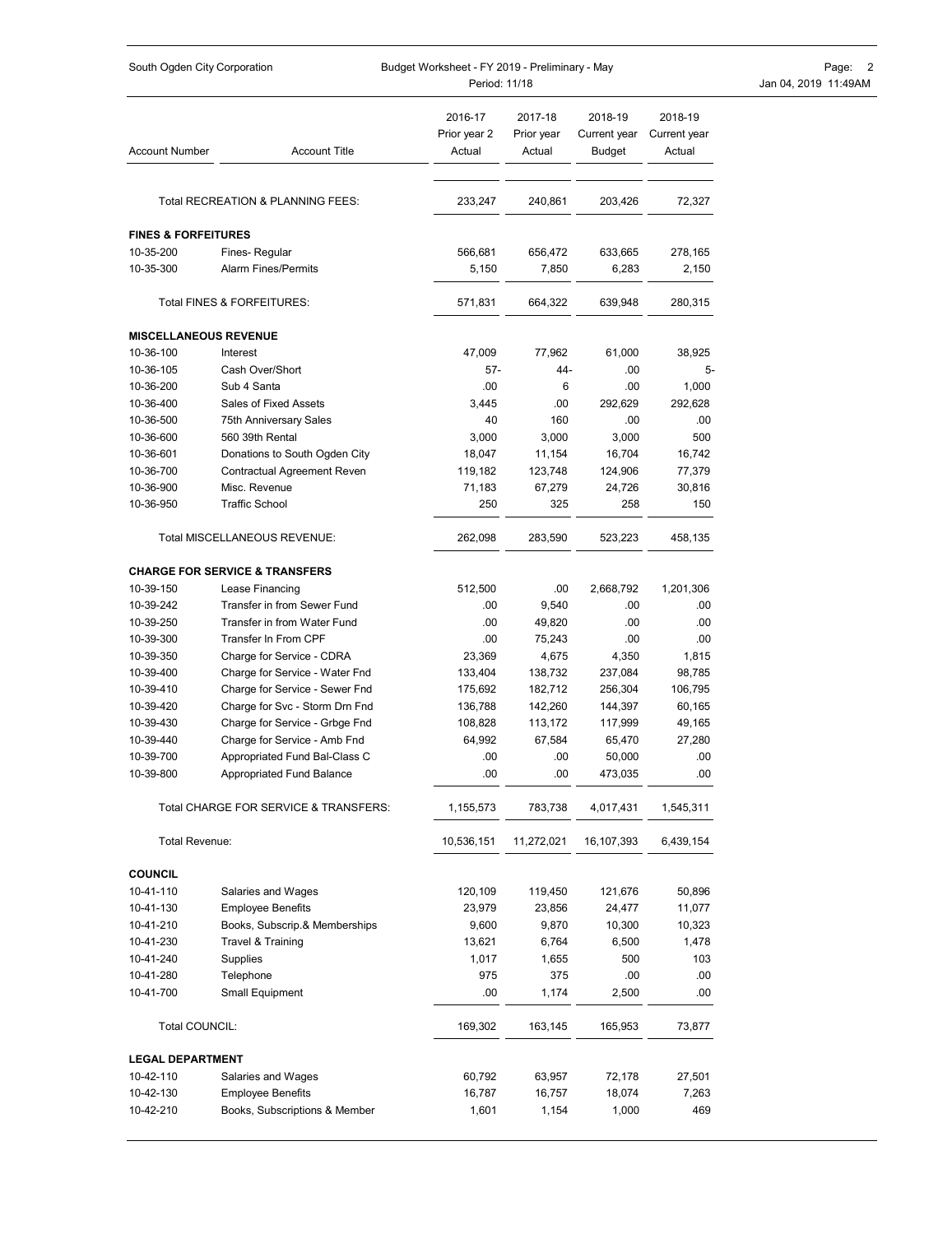| South Ogden City Corporation<br>Budget Worksheet - FY 2019 - Preliminary - May |                                |                                   |                                 |                                   | Page:                             |                      |  |
|--------------------------------------------------------------------------------|--------------------------------|-----------------------------------|---------------------------------|-----------------------------------|-----------------------------------|----------------------|--|
|                                                                                |                                | Period: 11/18                     |                                 |                                   |                                   | Jan 04, 2019 11:49AM |  |
| <b>Account Number</b>                                                          | <b>Account Title</b>           | 2016-17<br>Prior year 2<br>Actual | 2017-18<br>Prior year<br>Actual | 2018-19<br>Current year<br>Budget | 2018-19<br>Current year<br>Actual |                      |  |
| 10-42-230                                                                      | Travel & Training              | 570                               | 544                             | 500                               | 355                               |                      |  |
| 10-42-240                                                                      | Supplies                       | .00                               | .00                             | 500                               | .00                               |                      |  |
| 10-42-280                                                                      | Telephone                      | 975                               | 900                             | 900                               | 375                               |                      |  |
| 10-42-320                                                                      | <b>Prosecutorial Fees</b>      | 1,600                             | 800                             | 1,000                             | 400                               |                      |  |
|                                                                                | Total LEGAL DEPARTMENT:        | 82,325                            | 84,113                          | 94,152                            | 36,363                            |                      |  |
| <b>Court Department</b>                                                        |                                |                                   |                                 |                                   |                                   |                      |  |
| 10-43-110                                                                      | Salaries & Wages               | 128,685                           | 141,188                         | 146,182                           | 61,438                            |                      |  |
| 10-43-130                                                                      | <b>Employee Benefits</b>       | 65,751                            | 55,380                          | 58,670                            | 24,910                            |                      |  |
| 10-43-210                                                                      | Books, Subscriptions, & Mbrshp | 477                               | 552                             | 500                               | 493                               |                      |  |
| 10-43-230                                                                      | Travel & Training              | 774                               | 584                             | 1,500                             | 1,075                             |                      |  |
| 10-43-240                                                                      | <b>Office Supplies</b>         | 3,300                             | 2,879                           | 2,500                             | 1,069                             |                      |  |
| 10-43-275                                                                      | State Surcharge                | 141,713                           | 166,915                         | 140,000                           | 68,606                            |                      |  |
| 10-43-280                                                                      | Telephone                      | 225                               | 300                             | 300                               | 125                               |                      |  |
| 10-43-300                                                                      | <b>Public Defender Fees</b>    | 14,900                            | 20,400                          | 15,000                            | 7,800                             |                      |  |
| 10-43-310                                                                      | Professional & Technical       | 2,919                             | 2,338                           | 3,500                             | 1,184                             |                      |  |
| 10-43-329                                                                      | <b>Computer Repairs</b>        | 94                                | .00                             | 250                               | 50                                |                      |  |
| 10-43-330                                                                      | <b>Witness Fees</b>            | 1,129                             | 407                             | 1,400                             | 259                               |                      |  |
| 10-43-650                                                                      | Lease Payments                 | 1,318                             | .00                             | .00                               | .00                               |                      |  |
| 10-43-700                                                                      | Small Equipment                | 724                               | 299                             | 350                               | 17                                |                      |  |
| 10-43-750                                                                      | Capital Outlay                 | .00                               | 4,190                           | 2,745                             | 2,745                             |                      |  |
|                                                                                | <b>Total Court Department:</b> | 362,008                           | 395,432                         | 372,897                           | 169,772                           |                      |  |
| <b>ADMINISTRATION</b>                                                          |                                |                                   |                                 |                                   |                                   |                      |  |
| 10-44-110                                                                      | Salaries and Wages             | 481,480                           | 526,554                         | 542,364                           | 224,984                           |                      |  |
| 10-44-130                                                                      | <b>Employee Benefits</b>       | 219,351                           | 219,077                         | 228,599                           | 97,619                            |                      |  |
| 10-44-210                                                                      | Books, Subscriptions & Member  | 2,966                             | 3,214                           | 4,000                             | 1,288                             |                      |  |
| 10-44-230                                                                      | Travel & Training              | 11,188                            | 12,873                          | 17,000                            | 7,033                             |                      |  |
| 10-44-240                                                                      | Office Supplies & Miscell      | 5,666                             | 4,701                           | 7,500                             | 994                               |                      |  |
| 10-44-247                                                                      | Car Allowance                  | 7,371                             | 6,804                           | 6,804                             | 2,835                             |                      |  |
| 10-44-248                                                                      | Vehicle Maintenance            | 449                               | 60                              | 500                               | 90                                |                      |  |
| 10-44-280                                                                      | Telephone                      | 5,887                             | 5,195                           | 4,980                             | 2,035                             |                      |  |
| 10-44-300                                                                      | Gas, Oil & Tires               | 1,105                             | 517                             | 750                               | 259                               |                      |  |
| 10-44-310                                                                      | Professional & Technical       | 18,797                            | 4,264                           | 8,500                             | 2,836                             |                      |  |
| 10-44-329                                                                      | <b>Computer Repairs</b>        | 222                               | 118                             | 250                               | .00                               |                      |  |
| 10-44-600                                                                      | Service Charges                | 33,324                            | 35,978                          | 35,676                            | 16,558                            |                      |  |
| 10-44-649                                                                      | Lease Interest/Taxes           | 339                               | 29                              | .00                               | .00                               |                      |  |
| 10-44-650                                                                      | Lease Payments                 | 2,513                             | 2,731                           | .00                               | .00                               |                      |  |
| 10-44-700                                                                      | Small Equipment                | 1,125                             | 88                              | 1,500                             | 1,196                             |                      |  |
| 10-44-750                                                                      | Capital Outlay                 | 2,910                             | .00                             | 9,122                             | 9,122                             |                      |  |
|                                                                                | Total ADMINISTRATION:          | 794,691                           | 822,204                         | 867,545                           | 366,850                           |                      |  |
| <b>NON-DEPARTMENTAL</b>                                                        |                                |                                   |                                 |                                   |                                   |                      |  |
| 10-49-130                                                                      | <b>Retirement Benefits</b>     | 39,301                            | 21,748                          | 20,496                            | 2,864                             |                      |  |
| 10-49-220                                                                      | <b>Public Notices</b>          | 4,555                             | 6,034                           | 5,000                             | 1,800                             |                      |  |
| 10-49-250                                                                      | Unemployment                   | 58                                | .00                             | 2,000                             | .00                               |                      |  |
| 10-49-255                                                                      | Ogden Weber Chamber Fees       | 3,000                             | .00                             | 3,000                             | .00                               |                      |  |
| 10-49-260                                                                      | <b>Workers Compensation</b>    | 79,017                            | 137,552                         | 121,720                           | 55,698                            |                      |  |
| 10-49-290                                                                      | <b>City Postage</b>            | 43,512                            | 40,000                          | 52,000                            | 10,000                            |                      |  |
| 10-49-291                                                                      | <b>Newsletter Printing</b>     | 10,532                            | 7,618                           | 7,500                             | 2,977                             |                      |  |
| 10-49-310                                                                      | <b>Auditors</b>                | 10,000                            | 10,000                          | 12,500                            | 10,000                            |                      |  |
| 10-49-320                                                                      | Professional & Technical       | 27,662                            | 30,964                          | 40,500                            | 28,671                            |                      |  |
| 10-49-321                                                                      | I/T Supplies                   | 1,911                             | 3,278                           | 3,000                             | 2,375                             |                      |  |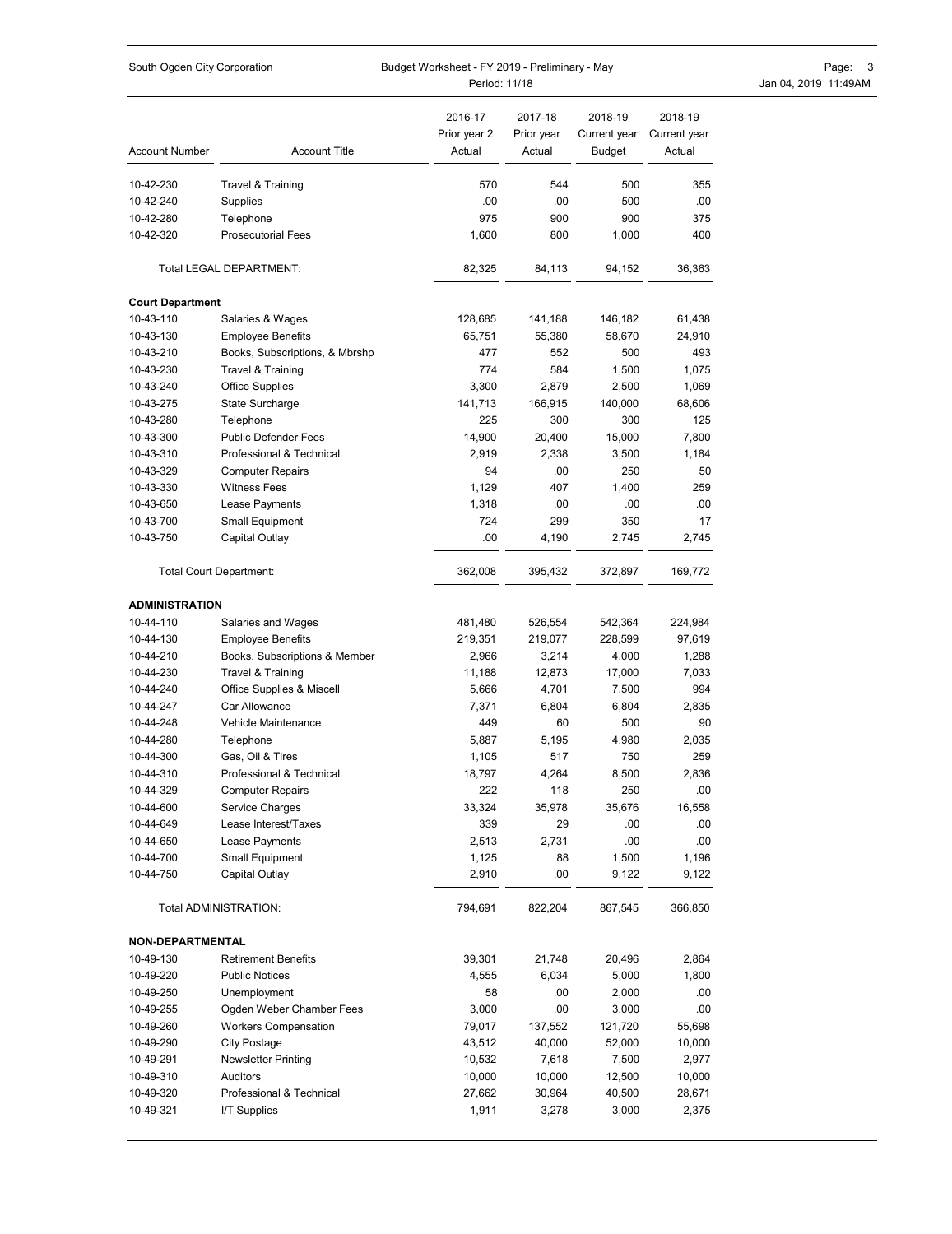|                                          |                                                       | Period: 11/18   |                |                 |                 |
|------------------------------------------|-------------------------------------------------------|-----------------|----------------|-----------------|-----------------|
|                                          |                                                       | 2016-17         | 2017-18        | 2018-19         | 2018-19         |
|                                          |                                                       | Prior year 2    | Prior year     | Current year    | Current year    |
| <b>Account Number</b>                    | <b>Account Title</b>                                  | Actual          | Actual         | Budget          | Actual          |
| 10-49-322                                | <b>Computer Contracts</b>                             | 53,773          | 60,221         | 60,000          | 46,399          |
| 10-49-323                                | City-wide Telephone                                   | 5,739           | 6,623          | 5,700           | 2,188           |
| 10-49-324                                | City-wide Internet                                    | 6,323           | 6,327          | 6,360           | 2,662           |
| 10-49-329                                | <b>Server Repairs</b>                                 | 3,899           | 5,514          | 5,000           | 2,066           |
| 10-49-400                                | Unreserved                                            | .00             | .00            | 164,253         | 15,000          |
| 10-49-500                                | City Safety/Wellness Program                          | 3,600           | 6,733          | 12,000          | 1,000           |
| 10-49-510                                | Insurance                                             | 180,854         | 179,624        | 199,500         | 70,726          |
| 10-49-515                                | <b>City Donations</b>                                 | 4,300           | 500            | 4,100           | 3,600           |
| 10-49-520                                | Employee Assistance Plan                              | 3,600           | 3,600          | 3,600           | 1,500           |
| 10-49-596                                | <b>Holiday Dinner</b>                                 | 5,440           | .00            | 5,500           | .00             |
| 10-49-597                                | <b>Employee Recognition Prog</b>                      | 10,244          | 5,998          | 10,000          | 200             |
| 10-49-598                                | OFFH                                                  | 1,449           | 2,519          | 4,200           | 2,565           |
| 10-49-599                                | Easter Egg Hunt                                       | 2,810           | 1,815          | 3,000           | .00             |
| 10-49-600                                | <b>Community Programs</b>                             | 5,061           | 1,502          | 4,000           | 432             |
| 10-49-601                                | <b>Community Brand</b>                                | 6,106           | .00            | .00             | .00             |
| 10-49-605                                | Continuing Education                                  | 5,801           | 3,685          | 7,000           | 522             |
| 10-49-607                                | Soba                                                  | 1,157           | 777            | 1,200           | 626             |
| 10-49-610                                | Government Immunity                                   | 1,548           | 4,380          | 6,500           | 255             |
| 10-49-620                                | Youth City Council                                    | 452             | .00            | 3,000           | .00             |
| 10-49-700                                | Small Equipment                                       | .00             | 937            | 9,885           | 9,760           |
| 10-49-750                                | Capital Outlay                                        | 36,590          | 10,300         | 62,983          | 59,077          |
|                                          | Total NON-DEPARTMENTAL:                               | 558,293         | 558,250        | 845,497         | 332,962         |
| <b>ELECTIONS</b>                         |                                                       |                 |                |                 |                 |
| 10-50-240                                | Supplies                                              | 24              | 16,845         | .00             | .00             |
| Total ELECTIONS:                         |                                                       | 24              | 16,845         | .00             | .00             |
|                                          |                                                       |                 |                |                 |                 |
| <b>BUILDING AND GROUNDS</b><br>10-51-260 |                                                       |                 |                |                 |                 |
|                                          | Senior Center Maint & Util                            | 14,658          | 12,924         | 12,000          | 4,289           |
| 10-51-262                                | Old City Hall Utilities<br>Fire Station #82 Utilities | 6,394<br>8,559  | 6,499<br>8,188 | 10,000          | 1,457           |
| 10-51-263<br>10-51-264                   | Station #82 Maintenance                               |                 | 1,035          | 8,000           | 2,932<br>3,454  |
| 10-51-265                                | <b>Cleaning Contract</b>                              | 1,130<br>21,394 | 20,969         | 2,000<br>27,000 |                 |
| 10-51-266                                |                                                       | 5,499           | 5,683          | 6,000           | 10,998<br>4,717 |
| 10-51-270                                | Elevator Maintenance<br>New City Hall Maintenance     | 27,047          | 36,816         | 30,000          | 9,802           |
| 10-51-275                                | New City Hall Utilities                               | 75,445          | 98,124         | 70,000          | 28,313          |
| 10-51-280                                | Old City Building Repairs                             | 5,175           | 1,086          | .00             | 390             |
| 10-51-750                                | Capital Outlay                                        | 770,978         | 60,081         | 60,081          | .00             |
|                                          | Total BUILDING AND GROUNDS:                           | 936,278         | 251,405        | 225,081         | 66,352          |
|                                          |                                                       |                 |                |                 |                 |
| <b>PLANNING &amp; ZONING</b>             | <b>Commission Allowance</b>                           |                 |                |                 |                 |
| 10-52-120                                |                                                       | 4,575           | 5,725          | 6,300           | .00             |
| 10-52-210                                | Books, Subscrip, Memberships                          | 23              | 30             | 250             | .00             |
| 10-52-230<br>10-52-240                   | Travel & Training<br>Commercial Form Based Zoning     | 30<br>5,000     | 53             | 500<br>5,000    | .00<br>9,923    |
|                                          |                                                       |                 | 4,218          |                 |                 |
| 10-52-310                                | Professional & Technical Servi                        | 97,653          | 74,533         | 60,000          | 28,046          |
|                                          | Total PLANNING & ZONING:                              | 107,281         | 84,559         | 72,050          | 37,969          |
| <b>POLICE SERVICES</b>                   |                                                       |                 |                |                 |                 |
| 10-55-110                                | Full time wages - Police                              | 1,437,119       | 1,506,783      | 1,559,547       | 627,679         |
| 10-55-111                                | Part time wages - Police                              | 36,705          | 30,744         | 31,845          | 13,439          |

10-55-112 Overtime wages - Police 46,574 31,510 35,000 14,507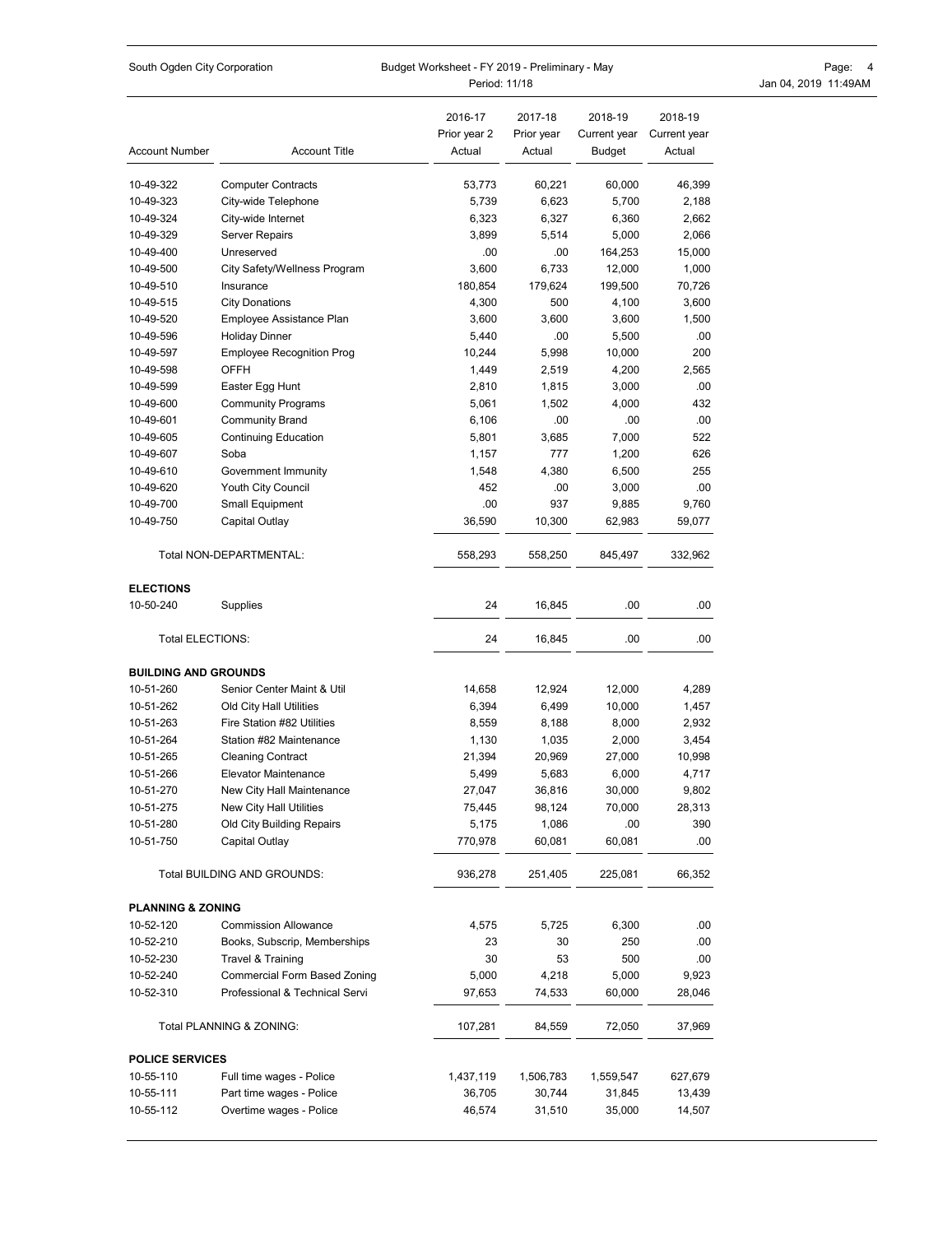|  | South Ogden City Corporation |
|--|------------------------------|
|--|------------------------------|

## Budget Worksheet - FY 2019 - Preliminary - May Page: 5 Period: 11/18 **Decision 12019** Jan 04, 2019 11:49AM

|                        |                                      | 2016-17      | 2017-18    | 2018-19      | 2018-19      |
|------------------------|--------------------------------------|--------------|------------|--------------|--------------|
|                        |                                      | Prior year 2 | Prior year | Current year | Current year |
| <b>Account Number</b>  | <b>Account Title</b>                 | Actual       | Actual     | Budget       | Actual       |
| 10-55-114              | <b>Bailiff Wages</b>                 | 8,609        | 5,313      | 14.806       | 758          |
| 10-55-115              | Animal Control Wages                 | 62,420       | 48,985     | 52,843       | 21,470       |
| 10-55-116              | <b>Crossing Guards</b>               | 12,841       | 14,154     | 30,406       | 5,517        |
| 10-55-130              | Benefits - DPS                       | 973,126      | 997,286    | 1,114,543    | 466,126      |
| 10-55-131              | WTC - A/C Contract                   | 26,124       | 49,431     | 36,523       | 21,715       |
| 10-55-132              | <b>Liquor Funds Expenditures</b>     | 10,310       | 17,337     | 52,641       | 287          |
| 10-55-150              | Death Benefit Ins. - Police          | 355          | 2,350      | 2,395        | 2,234        |
| 10-55-210              | Mbrshps, Bks & Sub - Police          | 4,845        | 6,227      | 6,500        | 5,810        |
| 10-55-230              | Travel & Training - Police           | 12,780       | 14,199     | 15,500       | 6,882        |
| 10-55-240              | Office Supplies - Police             | 5,216        | 4,109      | 6,000        | 1,468        |
| 10-55-245              | Clothing Contract - Police           | 16,144       | 11,074     | 20,000       | 2,436        |
| 10-55-246              | Special Dept Supplies - Police       | 6,824        | 9,892      | 14,000       | 1,548        |
| 10-55-247              | <b>Animal Control Costs</b>          | 95,418       | 49,149     | 56,117       | 23,122       |
| 10-55-248              | Vehicle Maintenance - Police         | 25,643       | 19,117     | 22,000       | 7,469        |
| 10-55-250              | Equipment Maintenance - Police       | 636          | 1,103      | 2,000        | .00          |
| 10-55-280              | Telephone/Internet - Police          | 25,646       | 23,432     | 22,500       | 8,129        |
| 10-55-300              | Gas, Oil & Tires - Police            | 46,906       | 57,412     | 54,000       | 23,678       |
| 10-55-310              | Professional & Tech - Police         | 27,782       | 10,432     | 20,000       | 8.351        |
| 10-55-323              | <b>MDT/Radio Repairs</b>             | 93           | .00        | 1,500        | .00          |
| 10-55-329              | Computer Repairs - Police            | 1,176        | 429        | 2,400        | 329          |
| 10-55-350              | <b>Crime Scene Investigations</b>    | 34,809       | 33,562     | 32,577       | 32,577       |
| 10-55-400              | Weber/Morgan Strike Force            | 16,852       | 16,852     | 17,094       | 17,094       |
| 10-55-450              | K-9                                  | 1,585        | 1,402      | 2,000        | .00          |
| 10-55-470              | Community Education - Police         | 571          | 627        | 1,000        | 603          |
| 10-55-475              | Youth Court Expenses                 | 40           | .00        | .00          | .00          |
| 10-55-649              | Lease Interest/Taxes                 | 9,008        | 5,389      | 17,453       | 2,453        |
| 10-55-650              | Lease Payments - Police              | 120,098      | 38,975     | 78,320       | 24,638       |
| 10-55-700              | Small Equipment - Police             | 5,259        | 11,298     | 34,000       | 1,986        |
| 10-55-750              | Capital Outlay - Police              | 25,453       | 13,969     | 515,978      | 5,934        |
|                        |                                      |              |            |              |              |
|                        | <b>Total POLICE SERVICES:</b>        | 3,096,967    | 3,032,540  | 3,871,488    | 1,348,239    |
| <b>FIRE PROTECTION</b> |                                      |              |            |              |              |
| 10-57-110              | Salaries & Wages                     | 733,068      | 814,614    | 870,588      | 354,061      |
| 10-57-111              | Part Time Wages                      | 158,092      | 193,896    | 154,631      | 67,567       |
| 10-57-112              | Overtime                             | 127,821      | 121,882    | 70,743       | 76,890       |
| 10-57-130              | <b>Employee Benefits</b>             | 349,237      | 341,159    | 409,096      | 191,075      |
| 10-57-210              | Memberships, Books & Subscrptn       | 1,349        | 1,677      | 1,700        | 261          |
| 10-57-230              | Travel & Training                    | 4,900        | 7,431      | 9,000        | 2,460        |
| 10-57-240              | Office Supplies & Expense            | 1,545        | 1,435      | 2,000        | 738          |
| 10-57-245              | <b>Clothing Contract</b>             | 13,278       | 24,547     | 23,000       | 7,960        |
| 10-57-246              | <b>Special Department Supplies</b>   | 7,585        | 11,246     | 17,000       | 3,105        |
| 10-57-250              | Vehicle Maintenance                  | 24,552       | 25,095     | 27,000       | 11,243       |
| 10-57-255              | Other Equipment Maintenance          | 10,120       | 4,877      | 10,000       | 3,611        |
| 10-57-280              | Telephone/Internet                   | 9,289        | 8,609      | 9,289        | 2,937        |
| 10-57-300              | Gas, Oil & Tires                     | 6,691        | 13,988     | 8,000        | 7,683        |
| 10-57-310              | Professional & Technical             | 16,048       | 5,629      | 16,870       | 11,500       |
| 10-57-329              | <b>Computer Repairs</b>              | 83           | .00        | .00          | .00          |
| 10-57-330              | Fire Prevention/ Community Edu       | 1,499        | 1,323      | 1,500        | 388          |
| 10-57-400              | <b>Emergency Management Planning</b> | 4,599        | 5,370      | 6,000        | 5,060        |
| 10-57-649              | Lease Interest/Taxes                 | 1,089        | 601        | 24,887       | .00          |
| 10-57-650              | Lease Payments                       | 4,748        | 5,193      | 144,086      | .00          |
| 10-57-700              | Small Equipment                      | 2,152        | 3,464      | 5,000        | 864          |
| 10-57-750              | Capital Outlay                       | 4,976        | 6,651      | 1,014,629    | 1,013,999    |
|                        |                                      |              |            |              |              |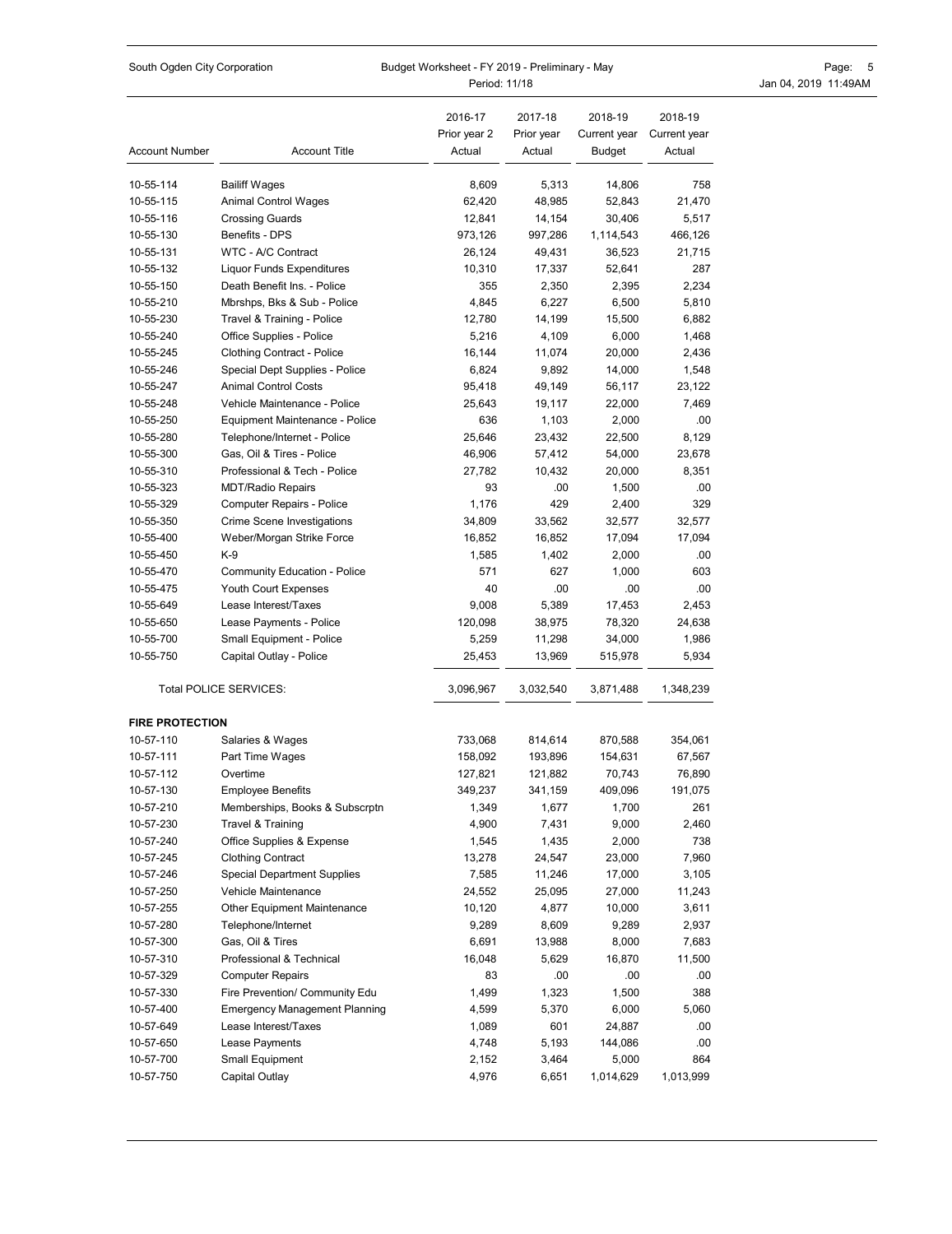| South Ogden City Corporation            | Page:<br>б<br>Jan 04, 2019 11:49AM                        |                                   |                                 |                                   |                                   |  |
|-----------------------------------------|-----------------------------------------------------------|-----------------------------------|---------------------------------|-----------------------------------|-----------------------------------|--|
| <b>Account Number</b>                   | <b>Account Title</b>                                      | 2016-17<br>Prior year 2<br>Actual | 2017-18<br>Prior year<br>Actual | 2018-19<br>Current year<br>Budget | 2018-19<br>Current year<br>Actual |  |
|                                         | Total FIRE PROTECTION:                                    | 1,482,720                         | 1,598,687                       | 2,825,019                         | 1,761,402                         |  |
|                                         |                                                           |                                   |                                 |                                   |                                   |  |
| <b>INSPECTION SERVICES</b><br>10-58-110 | Salaries and Wages                                        | 68,652                            | 73,112                          | 75,806                            | 31,772                            |  |
| 10-58-130                               | <b>Employee Benefits</b>                                  | 36,281                            | 36,262                          | 36,407                            | 15,975                            |  |
| 10-58-210                               | Books, Subscrip. & Memberships                            | 735                               | 1,605                           | 1,700                             | 207                               |  |
| 10-58-230                               | Travel & Training                                         | 3,235                             | 4,402                           | 4,500                             | 1,877                             |  |
| 10-58-240                               | <b>SUPPLIES</b>                                           | 353                               | 91                              | 1,000                             | 60                                |  |
| 10-58-245                               | <b>Clothing Allowance</b>                                 | 186                               | 269                             | 300                               | .00                               |  |
| 10-58-248                               | Vehicle Maintenance                                       | 130                               | 1,147                           | 500                               | .00                               |  |
| 10-58-280                               | <b>CELLULAR PHONE</b>                                     | 1,195                             | 1,183                           | 1,300                             | 306                               |  |
| 10-58-300                               | Gas, Oil & Tires                                          | 551                               | 943                             | 1,000                             | 766                               |  |
| 10-58-315                               | PROFESSIONAL & TECHNICAL                                  | 21,774                            | 37,041                          | 17,500                            | 1,859                             |  |
| 10-58-700                               | Small Equipment                                           | .00                               | .00                             | 800                               | .00                               |  |
|                                         | Total INSPECTION SERVICES:                                | 133,092                           | 156,055                         | 140,813                           | 52,822                            |  |
| <b>STREETS</b>                          |                                                           |                                   |                                 |                                   |                                   |  |
| 10-60-110                               | Salaries and Wages                                        | 197,834                           | 209,701                         | 217,651                           | 90,881                            |  |
| 10-60-112                               | Overtime                                                  | 3,212                             | 4,566                           | 7,000                             | 1,036                             |  |
| 10-60-130                               | <b>Employee Benefits</b>                                  | 87,412                            | 91,545                          | 98,795                            | 44,988                            |  |
| 10-60-210                               | Books, Subscrip. Memberships                              | 904                               | 716                             | 1,500                             | 266                               |  |
| 10-60-230                               | Travel & Training                                         | 5,413                             | 3,704                           | 5,500                             | 1,638                             |  |
| 10-60-240                               | Office Supplies & Expense                                 | 110                               | 190                             | 1,000                             | 299                               |  |
| 10-60-245                               | Clothing/Uniform/Equip. Allow.                            | 1,740                             | 2,971                           | 4,500                             | 844                               |  |
| 10-60-248                               | Vehicle Maintenance                                       | 21,550                            | 37,511                          | 25,000                            | 5,426                             |  |
| 10-60-260                               | <b>Building &amp; Grounds Maintenance</b>                 | 6,300                             | 7,037                           | 10,000                            | 1,870                             |  |
| 10-60-270                               | <b>Utilities</b>                                          | 45,459                            | 51,616                          | 48,000                            | 13,195                            |  |
| 10-60-280                               | Telephone                                                 | 4,604                             | 2,714                           | 3,500                             | 1,159                             |  |
| 10-60-300                               | Gas, Oil & Tires                                          | 11,327                            | 19,989                          | 18,000                            | 7,343                             |  |
| 10-60-310                               | Professional                                              | 44,436                            | 13,816                          | 23,000                            | 626                               |  |
| 10-60-329                               | <b>Computer Repairs</b>                                   | 36                                | .00                             | 500                               | .00                               |  |
| 10-60-400<br>10-60-480                  | Class C Maintenance<br><b>Special Department Supplies</b> | 107,222<br>9,550                  | 49,128<br>7,409                 | 80,000<br>19,000                  | 18,132<br>8,217                   |  |
| 10-60-510                               | Road Proj/Improvements                                    | 25,513                            | .00                             | .00                               | .00                               |  |
| 10-60-600                               | Siemens Streetlight Lease                                 | 38,904                            | 40,227                          | 41,595                            | 20,625                            |  |
| 10-60-649                               | Lease Interest/Taxes                                      | 888                               | .00                             | .00                               | 222                               |  |
| 10-60-650                               | Lease Payments                                            | 68,867                            | .00                             | 242,189                           | 16,224                            |  |
| 10-60-700                               | Small Equipment                                           | .00                               | 4,358                           | 7,000                             | 610                               |  |
| 10-60-725                               | Sidewalk Replacements                                     | 23,625                            | 73,993                          | 343,559                           | 4,171                             |  |
| 10-60-730                               | Street Light Maintenance                                  | 7,889                             | 5,546                           | 18,000                            | 1,481                             |  |
| 10-60-750                               | Capital Outlay                                            | 37,943                            | 6,400                           | 1,077,736                         | 147,139                           |  |
| <b>Total STREETS:</b>                   |                                                           | 750,737                           | 633,136                         | 2,293,025                         | 386,392                           |  |
| <b>PARKS</b>                            |                                                           |                                   |                                 |                                   |                                   |  |
| 10-70-110                               | Salaries and Wages                                        | 174,939                           | 190,367                         | 219,552                           | 88,767                            |  |
| 10-70-112                               | Overtime                                                  | 3,091                             | 3,137                           | 5,000                             | 1,833                             |  |
| 10-70-120                               | Temporary - Parks                                         | 13,114                            | 4,780                           | 20,600                            | 3,299                             |  |
| 10-70-130                               | <b>Employee Benefits</b>                                  | 106,302                           | 129,355                         | 169,937                           | 73,030                            |  |
| 10-70-210                               | Books, Subscriptions & Mbrshps                            | 740                               | 1,050                           | 1,200                             | 440                               |  |
| 10-70-230                               | Travel & Training                                         | 755                               | 1,251                           | 5,500                             | .00                               |  |
| 10-70-240                               | Special Dept. Supplies - Parks                            | 24,994                            | 29,444                          | 36,500                            | 9,815                             |  |
| 10-70-244                               | <b>Office Supplies Expense</b>                            | 98                                | 4                               | 1,000                             | 229                               |  |
| 10-70-245                               | Clothing/Uniform/Equip. Allow.                            | 1,966                             | 2,855                           | 4,000                             | 653                               |  |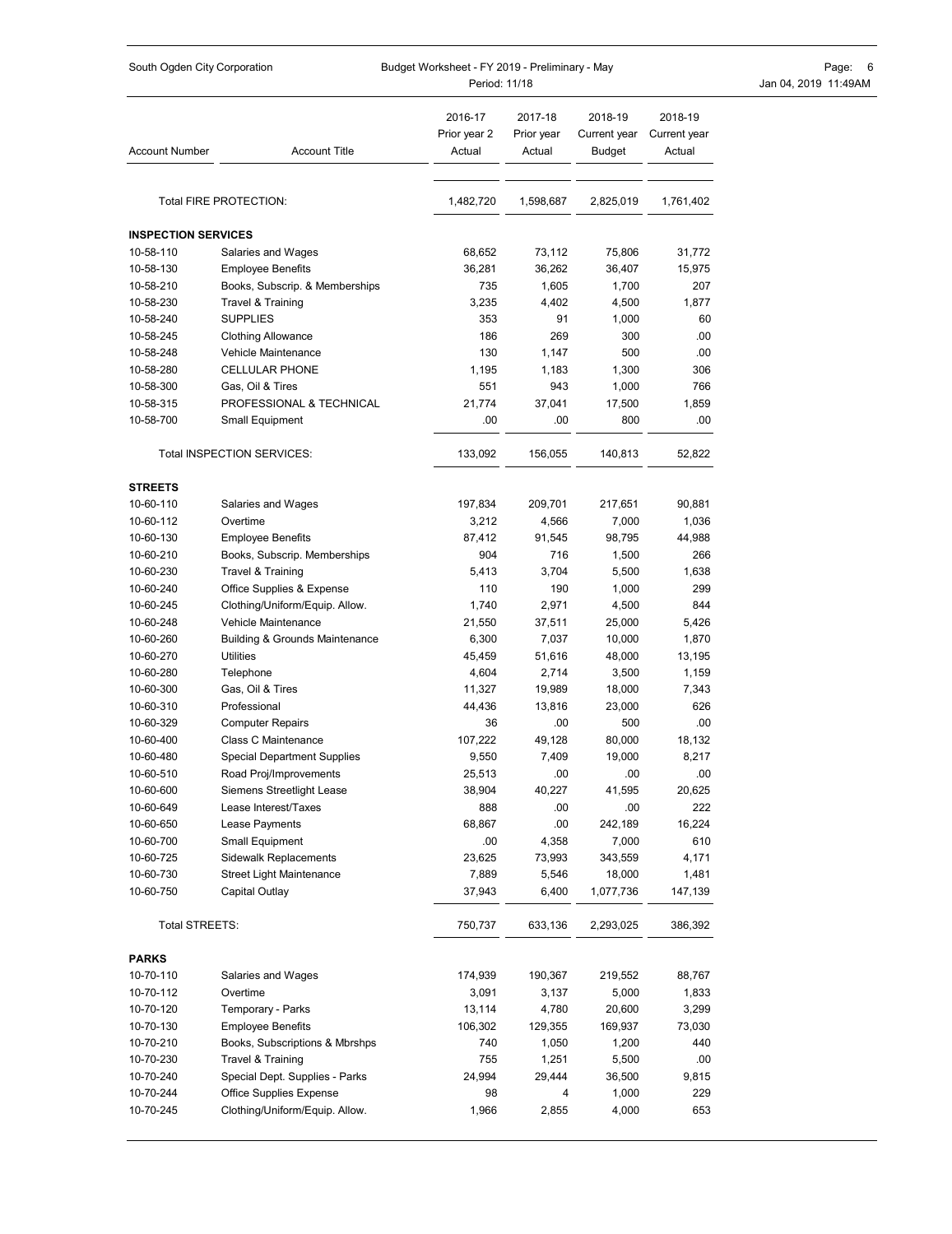| South Ogden City Corporation |                             |                                   | Budget Worksheet - FY 2019 - Preliminary - May<br>Period: 11/18 |                                   |                                   |  |  |
|------------------------------|-----------------------------|-----------------------------------|-----------------------------------------------------------------|-----------------------------------|-----------------------------------|--|--|
| Account Number               | <b>Account Title</b>        | 2016-17<br>Prior year 2<br>Actual | 2017-18<br>Prior year<br>Actual                                 | 2018-19<br>Current year<br>Budget | 2018-19<br>Current year<br>Actual |  |  |
| 10-70-248                    | Vehicle Maintenance         | 16,037                            | 6,382                                                           | 12,000                            | 2,235                             |  |  |
| 10-70-260                    | <b>Building Maintenance</b> | 3,744                             | 4,794                                                           | 4,000                             | 1,300                             |  |  |
| 10-70-270                    | <b>Utilities</b>            | 11,323                            | 46,274                                                          | 11,000                            | 3,969                             |  |  |
| 10-70-275                    | Off Leash Dog Area          | .00                               | 8,394                                                           | 73,606                            | 55,229                            |  |  |
| 10-70-280                    | Telephone/Internet          | 4,711                             | 6,367                                                           | 6,000                             | 1,582                             |  |  |
| 10-70-300                    | Gas, Oil & Tires            | 6,476                             | 8,793                                                           | 7,000                             | 3,480                             |  |  |
| 10-70-310                    | Proffesional & Technical    | 11,618                            | 5,766                                                           | 15,000                            | 1,759                             |  |  |
| 10-70-320                    | Urban Forestry Commssion    | 3,203                             | 1,008                                                           | 1,000                             | .00                               |  |  |
| 10-70-329                    | <b>Computer Repairs</b>     | .00                               | .00                                                             | 500                               | .00                               |  |  |
| 10-70-450                    | <b>RAMP Grant Projects</b>  | 14,546                            | 3,367                                                           | 82.122                            | .00                               |  |  |
| 10-70-550                    | Parks Maintenance Projects  | 22,810                            | 45,380                                                          | 1,024,448                         | 48,084                            |  |  |
| 10-70-600                    | Secondary Water Fees        | 17,496                            | 23,506                                                          | 27,500                            | 22,738                            |  |  |
| 10-70-649                    | Lease Interest/Taxes        | 445                               | .00                                                             | .00                               | 270                               |  |  |
| 10-70-650                    | Lease Payments              | 34,464                            | .00                                                             | 75.460                            | 19,698                            |  |  |
| 10-70-700                    | Small Equipment             | 374                               | 3,805                                                           | 5,000                             | .00                               |  |  |
| 10-70-750                    | Capital Outlay- Parks       | .00                               | .00.                                                            | 347,264                           | 155,277                           |  |  |
|                              |                             |                                   |                                                                 |                                   |                                   |  |  |

Total PARKS: 473,246 526,080 2,155,189 493,686

| <b>RECREATION</b> |                                    |            |            |            |           |
|-------------------|------------------------------------|------------|------------|------------|-----------|
| 10-71-110         | Salaries & Wages                   | 43,874     | 48,961     | 50,761     | 21,041    |
| 10-71-125         | Temporary - Recreation             | 71,308     | 70,066     | 73,610     | 26,221    |
| 10-71-130         | <b>Employee Benefits</b>           | 35,491     | 37,007     | 40,217     | 18,515    |
| 10-71-210         | Books, Subscriptions & Mbrshps     | 39         | 43         | 5,000      | 388       |
| 10-71-225         | <b>Concession Expenses</b>         | 720        | 733        | 2,000      | .00       |
| 10-71-230         | Travel & Training                  | 58         | .00        | 2,000      | .00       |
| 10-71-240         | <b>Office Supplies Expense</b>     | 101        | 520        | 1,200      | 26        |
| 10-71-241         | Comp League Expenses               | 9,447      | 4,874      | 10,000     | 9,539     |
| 10-71-242         | Special Dept. Supplies             | 18,869     | 36,290     | 30,000     | 3,171     |
| 10-71-248         | Vehicle Maintenance                | 46         | 70         | 1,000      | 13        |
| 10-71-250         | Gym Facility Utilities/Opertns     | 5,778      | 5,647      | 8,000      | .00       |
| 10-71-280         | Telephone/Internet                 | 3,263      | 3,923      | 3,500      | 1,369     |
| 10-71-300         | Gas, Oil & Tires                   | .00        | .00.       | 1,000      | .00       |
| 10-71-310         | Professional & Technical           | 8,151      | 8,054      | 9,000      | 6,181     |
| 10-71-329         | <b>Computer Repairs</b>            | .00        | .00        | 500        | .00       |
| 10-71-350         | <b>Officials Fees</b>              | 21,495     | 26,961     | 22,000     | 6,255     |
| 10-71-700         | Small Equipment                    | .00        | .00        | 4,500      | .00       |
| 10-71-750         | Capital Outlay                     | 2,213      | .00        | .00        | .00       |
|                   | <b>Total RECREATION:</b>           | 220,854    | 243,149    | 264,288    | 92,720    |
| <b>TRANSFERS</b>  |                                    |            |            |            |           |
| 10-80-160         | Reserve for Fund Balance           | .00        | .00        | 72,446     | .00       |
| 10-80-170         | Transfer Prop 1 to CPF             | .00        | 246,888    | 254,295    | 105,955   |
| 10-80-190         | Trans Utility F/F to CPF           | .00        | 247,323    | .00        | .00       |
| 10-80-230         | Trans to Capital Improv Fund       | .00        | 249,617    | 97,058     | 97,058    |
| 10-80-235         | Trans to CPF - Class 'C'           | 511,752    | 292,561    | 331,101    | 137,960   |
| 10-80-240         | Transfer Class 'c' to Debt Ser     | 242,630    | 242,010    | 242,507    | 101,045   |
| 10-80-250         | Transfer to Debt Service Fund      | 822,570    | 815,037    | 839,984    | 349,995   |
| 10-80-251         | Transfer to Ambulance Fund         | .00        | .00        | 27,005     | .00       |
| 10-80-275         | Trnfr to South Ogden Days Fund     | 82,000     | 72,781     | 50,000     | 20,835    |
|                   | <b>Total TRANSFERS:</b>            | 1,658,952  | 2,166,217  | 1,914,396  | 812,848   |
|                   | Total Expenditure:                 | 10,826,768 | 10,731,817 | 16,107,393 | 6,032,253 |
|                   | <b>GENERAL FUND Revenue Total:</b> | 10,536,151 | 11,272,021 | 16,107,393 | 6,439,154 |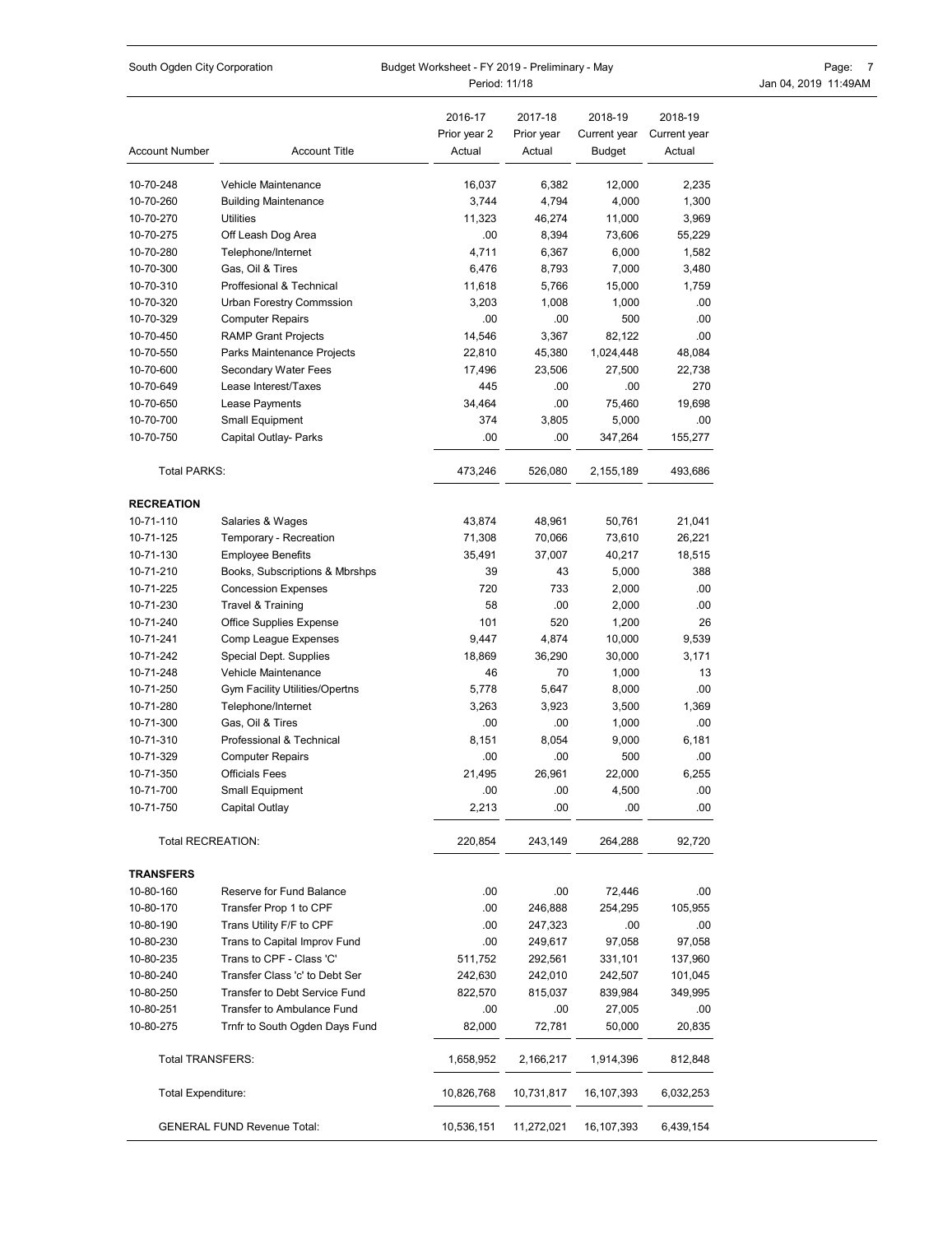| South Ogden City Corporation           |                      | Budget Worksheet - FY 2019 - Preliminary - May<br>Period: 11/18      |            |                                          |                                   | Page: $8$<br>Jan 04, 2019 11:49AM |
|----------------------------------------|----------------------|----------------------------------------------------------------------|------------|------------------------------------------|-----------------------------------|-----------------------------------|
| <b>Account Number</b>                  | <b>Account Title</b> | 2016-17<br>2017-18<br>Prior year 2<br>Prior year<br>Actual<br>Actual |            | 2018-19<br>Current year<br><b>Budget</b> | 2018-19<br>Current year<br>Actual |                                   |
| <b>GENERAL FUND Expenditure Total:</b> |                      | 10.826.768                                                           | 10.731.817 | 16.107.393                               | 6,032,253                         |                                   |
| Net Total GENERAL FUND:                |                      | 290.618-                                                             | 540.204    | .00                                      | 406.902                           |                                   |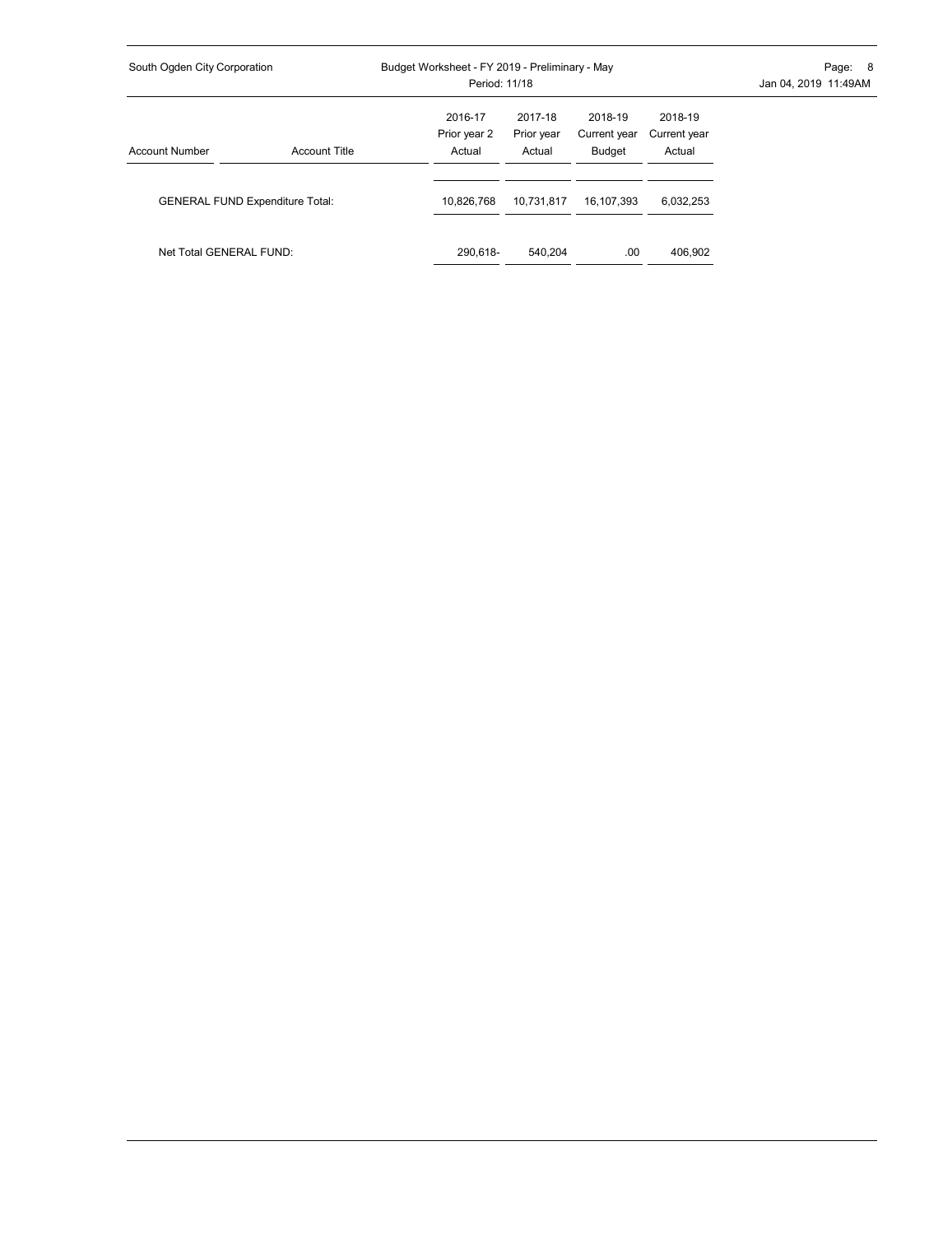| South Ogden City Corporation |                                          | Budget Worksheet - FY 2019 - Preliminary - May<br>Period: 11/18 | Page: 9<br>Jan 04, 2019 11:49AM |                                          |                                   |  |
|------------------------------|------------------------------------------|-----------------------------------------------------------------|---------------------------------|------------------------------------------|-----------------------------------|--|
| <b>Account Number</b>        | <b>Account Title</b>                     | 2016-17<br>Prior year 2<br>Actual                               | 2017-18<br>Prior year<br>Actual | 2018-19<br>Current year<br><b>Budget</b> | 2018-19<br>Current year<br>Actual |  |
| South Ogden Days Fund        |                                          |                                                                 |                                 |                                          |                                   |  |
| Revenue                      |                                          |                                                                 |                                 |                                          |                                   |  |
| 12-30-200                    | <b>Sponsor Donations</b>                 | 13,277                                                          | 18,126                          | 22,000                                   | .00                               |  |
| 12-30-225                    | <b>Vendor Booth Rentals</b>              | 10,730                                                          | 16,375                          | 26,000                                   | .00                               |  |
| 12-30-250                    | <b>Carnival Ticket Sales</b>             | 6,192                                                           | 6,588                           | 6,000                                    | .00                               |  |
| 12-30-260                    | <b>Pickleball Registration Fees</b>      | 660                                                             | 1,220                           | 1,500                                    | .00                               |  |
| 12-30-270                    | <b>Advertising Fees</b>                  | .00.                                                            | 4,820                           | 7,000                                    | .00                               |  |
| 12-30-300                    | Fun Run Entrance Fees                    | 460                                                             | 2,090                           | 1,500                                    | .00                               |  |
| 12-30-310                    | Kids' K Entrance Fees                    | 45                                                              | .00                             | .00                                      | .00                               |  |
| 12-30-325                    | Miscellaneous Sales & Fees               | 47                                                              | 55                              | .00                                      | 1,721                             |  |
| 12-30-330                    | Mud Volleyball Fees                      | 800                                                             | 2,850                           | 2,500                                    | .00                               |  |
| 12-30-350                    | Golf Tourney Entrance Fees               | 4,800                                                           | 7,420                           | 4,600                                    | .00                               |  |
| 12-30-400                    | Transfer in from General Fund            | 82,000                                                          | 72,781                          | 50,000                                   | 20,835                            |  |
|                              |                                          |                                                                 |                                 |                                          |                                   |  |
| <b>Total Revenue:</b>        |                                          | 119,012                                                         | 132,325                         | 121,100                                  | 22,556                            |  |
| <b>Total Revenue:</b>        |                                          | 119,012                                                         | 132,325                         | 121,100                                  | 22,556                            |  |
| <b>Expenditures</b>          |                                          |                                                                 |                                 |                                          |                                   |  |
| 12-40-112                    | S/O Days Overtime                        | 13,645                                                          | 11,781                          | 12,000                                   | .00                               |  |
| 12-40-300                    | Entertainment                            | 15,500                                                          | 20,004                          | 18,000                                   | .00                               |  |
| 12-40-325                    | Fireworks                                | 10,000                                                          | 10,000                          | 10,000                                   | .00                               |  |
| 12-40-350                    | Printing & Banners                       | 7,133                                                           | 10,296                          | 7,000                                    | .00                               |  |
| 12-40-375                    | <b>Equipment Rentals</b>                 | 18,207                                                          | 43,910                          | 40,000                                   | .00                               |  |
| 12-40-380                    | Carnival Pay-Out                         | 3,800                                                           | 3,391                           | 3,300                                    | .00                               |  |
| 12-40-390                    | <b>Telephone Expense</b>                 | 160                                                             | .00                             | .00                                      | .00                               |  |
| 12-40-400                    | <b>T-shirt Printing</b>                  | 3,569                                                           | 6,964                           | 2,400                                    | .00                               |  |
| 12-40-410                    | Awards                                   | 1,215                                                           | 111                             | 3,000                                    | .00                               |  |
| 12-40-425                    | Golf Tourney Fees                        | 8,211                                                           | 4,708                           | 4,600                                    | .00                               |  |
| 12-40-475                    | Miscellaneous Expenses                   | 21,644                                                          | 9,333                           | 20,800                                   | 40                                |  |
| <b>Total Expenditures:</b>   |                                          | 103,083                                                         | 120,496                         | 121,100                                  | 40                                |  |
| Total Expenditure:           |                                          | 103,083                                                         | 120,496                         | 121,100                                  | 40                                |  |
|                              | South Ogden Days Fund Revenue Total:     | 119,012                                                         | 132,325                         | 121,100                                  | 22,556                            |  |
|                              | South Ogden Days Fund Expenditure Total: | 103,083                                                         | 120,496                         | 121,100                                  | 40                                |  |
|                              |                                          |                                                                 |                                 |                                          |                                   |  |
|                              | Net Total South Ogden Days Fund:         | 15,928                                                          | 11,828                          | .00                                      | 22,516                            |  |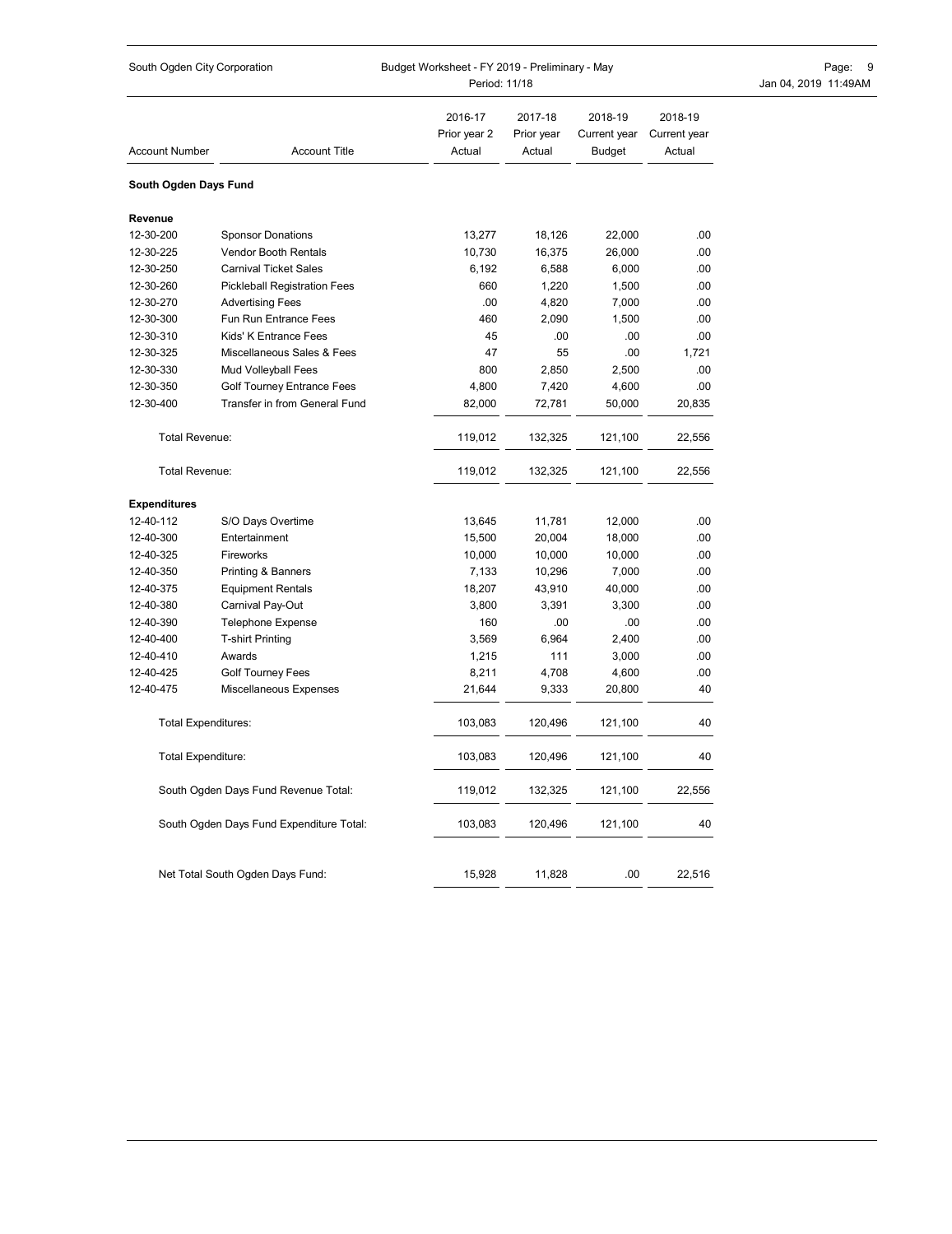| South Ogden City Corporation |                                      | Budget Worksheet - FY 2019 - Preliminary - May<br>Period: 11/18 | Page: 10<br>Jan 04, 2019 11:49AM |                                          |                                   |  |
|------------------------------|--------------------------------------|-----------------------------------------------------------------|----------------------------------|------------------------------------------|-----------------------------------|--|
| <b>Account Number</b>        | <b>Account Title</b>                 | 2016-17<br>Prior year 2<br>Actual                               | 2017-18<br>Prior year<br>Actual  | 2018-19<br>Current year<br><b>Budget</b> | 2018-19<br>Current year<br>Actual |  |
| <b>DEBT SERVICE FUND</b>     |                                      |                                                                 |                                  |                                          |                                   |  |
| <b>REVENUE</b>               |                                      |                                                                 |                                  |                                          |                                   |  |
| 31-30-150                    | Transfer in from Class 'c'           | 242,630                                                         | 242,010                          | 242,507                                  | 101,045                           |  |
| 31-30-300                    | <b>Transfer From General Fund</b>    | 822,570                                                         | 815,037                          | 839,984                                  | 349,995                           |  |
| 31-30-455                    | Interest Earned - Trustee Acct       | 3,768                                                           | 4,535                            | 1,700                                    | 1,257                             |  |
| 31-30-800                    | Appropriated Fund Balance            | .00                                                             | .00                              | 1,300                                    | .00                               |  |
| <b>Total REVENUE:</b>        |                                      | 1,068,968                                                       | 1,061,582                        | 1,085,491                                | 452,297                           |  |
| <b>Total Revenue:</b>        |                                      | 1,068,968                                                       | 1,061,582                        | 1,085,491                                | 452,297                           |  |
| <b>EXPENDITURES</b>          |                                      |                                                                 |                                  |                                          |                                   |  |
| 31-40-100                    | Administrative & Professional        | 6,000                                                           | 6,000                            | 4,500                                    | 4,500                             |  |
| 31-40-150                    | Bond Payment - Principal             | 812,000                                                         | 820,000                          | 862,000                                  | .00                               |  |
| 31-40-200                    | Interest on Bond                     | 251,499                                                         | 235,546                          | 218,991                                  | 109,495                           |  |
|                              | <b>Total EXPENDITURES:</b>           | 1,069,499                                                       | 1,061,546                        | 1,085,491                                | 113,995                           |  |
| <b>Total Expenditure:</b>    |                                      | 1,069,499                                                       | 1,061,546                        | 1,085,491                                | 113,995                           |  |
|                              | DEBT SERVICE FUND Revenue Total:     | 1,068,968                                                       | 1,061,582                        | 1,085,491                                | 452,297                           |  |
|                              | DEBT SERVICE FUND Expenditure Total: | 1,069,499                                                       | 1,061,546                        | 1,085,491                                | 113,995                           |  |
|                              | Net Total DEBT SERVICE FUND:         | 532-                                                            | 36                               | .00                                      | 338,302                           |  |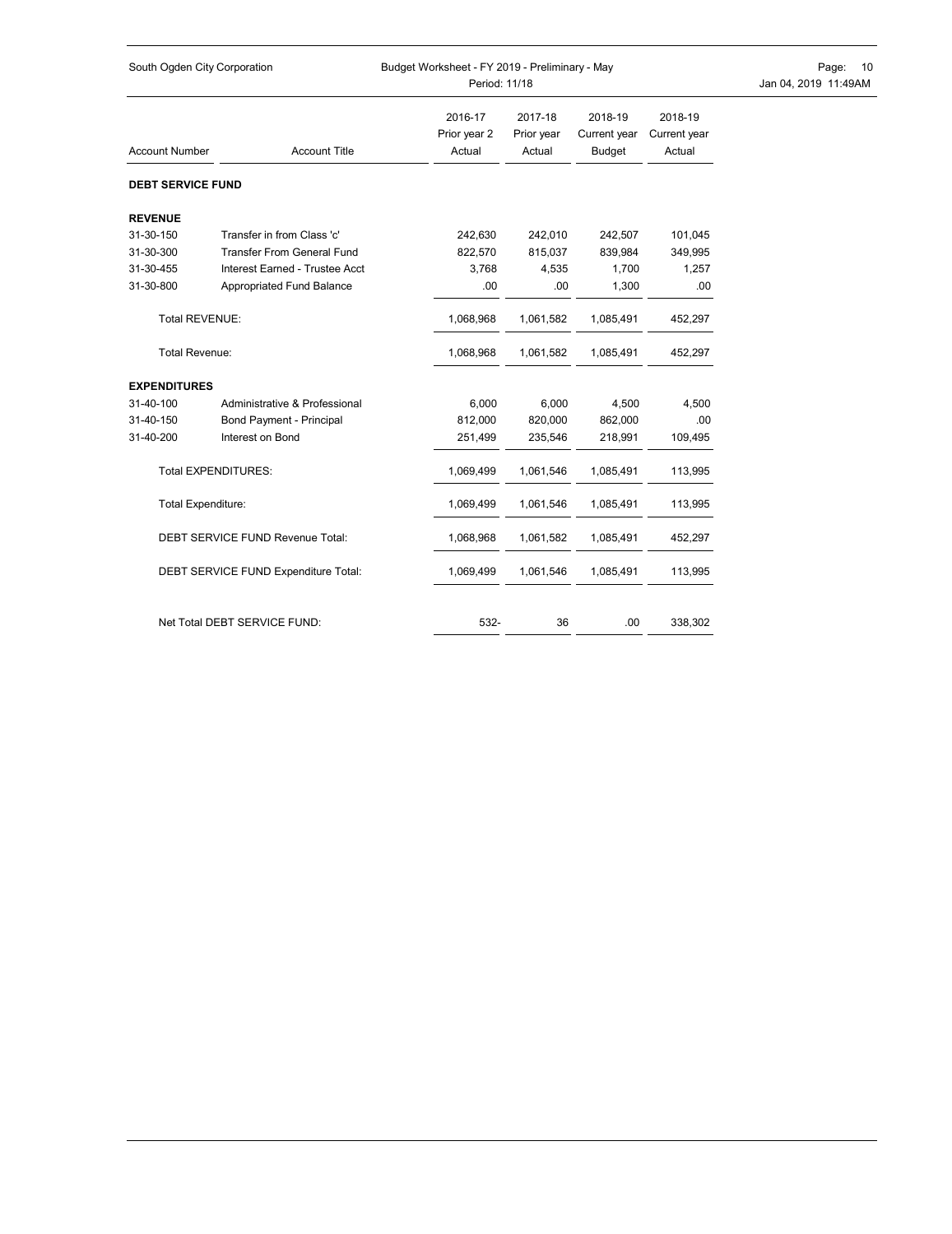| South Ogden City Corporation |                                         | Budget Worksheet - FY 2019 - Preliminary - May<br>Period: 11/18 | Page: 11<br>Jan 04, 2019 11:49AM |                                          |                                   |  |
|------------------------------|-----------------------------------------|-----------------------------------------------------------------|----------------------------------|------------------------------------------|-----------------------------------|--|
| <b>Account Number</b>        | <b>Account Title</b>                    | 2016-17<br>Prior year 2<br>Actual                               | 2017-18<br>Prior year<br>Actual  | 2018-19<br>Current year<br><b>Budget</b> | 2018-19<br>Current year<br>Actual |  |
| <b>CAPITAL IMPROVEMENTS</b>  |                                         |                                                                 |                                  |                                          |                                   |  |
| <b>REVENUE</b>               |                                         |                                                                 |                                  |                                          |                                   |  |
| 40-30-100                    | <b>WACOG/CDBG Grants</b>                | 706,250                                                         | .00                              | .00                                      | .00                               |  |
| 40-30-110                    | <b>Traffic Impact Fees</b>              | 32,225                                                          | 124,551                          | 17,000                                   | 552                               |  |
| 40-30-120                    | Park Impact Fees                        | 16,447                                                          | 120,505                          | 17,000                                   | 768                               |  |
| 40-30-200                    | Interest                                | 4,148                                                           | 609                              | 750                                      | 4,398                             |  |
| 40-30-205                    | Interest Earned - Traffic I/F           | 776                                                             | 331                              | 300                                      | 739                               |  |
| 40-30-210                    | Interest Earned - Park I/Fees           | 1,023                                                           | 1,911                            | 300                                      | 1,925                             |  |
| 40-30-300                    | Transfer In G/F - Prop 1                | .00                                                             | 246,888                          | 254,295                                  | 105,955                           |  |
| 40-30-400                    | Transfer In From General Fund           | .00                                                             | 249,617                          | 97,058                                   | 97,058                            |  |
| 40-30-450                    | Trans From G/F- Class 'C' Rev           | 511,752                                                         | 292,561                          | 331,101                                  | 137,960                           |  |
| 40-30-500                    | Transfer in Util F/F - G/F              | .00.                                                            | 247,323                          | .00                                      | .00                               |  |
| 40-30-600                    | Transfer in RIF                         | .00                                                             | 206,680                          | 508,800                                  | 211,934                           |  |
| 40-30-798                    | Appropriate Parks I/F F/B               | .00                                                             | .00                              | 222,000                                  | .00                               |  |
| 40-30-799                    | Appropriate Traffic I/F F/B             | .00                                                             | .00                              | 85,300                                   | .00                               |  |
| 40-30-800                    | Appropriate Fund Balance                | .00.                                                            | .00                              | 97,170                                   | .00                               |  |
| 40-30-805                    | Appropriate F/B - Class 'c'             | .00.                                                            | .00                              | 361,778                                  | .00                               |  |
| 40-30-950                    | Non-Operating Capital Contrbtn          | 985,918                                                         | 5,086,910                        | 292,172                                  | 292,172                           |  |
| Total REVENUE:               |                                         | 2,258,538                                                       | 6,577,887                        | 2,285,024                                | 853,461                           |  |
| Total Revenue:               |                                         | 2,258,538                                                       | 6,577,887                        | 2,285,024                                | 853,461                           |  |
| <b>EXPENDITURES</b>          |                                         |                                                                 |                                  |                                          |                                   |  |
| 40-40-126                    | Nature Park - Phase III                 | .00                                                             | .00                              | 319,058                                  | 155,227                           |  |
| 40-40-137                    | 2016/17 Road Projects                   | 430,795                                                         | .00                              | .00                                      | .00                               |  |
| 40-40-157                    | 2018-2019 Road/Sidewalk Proj            | .00.                                                            | .00                              | 1,455,974                                | 257,986                           |  |
| 40-40-158                    | 2017-2018 Road/Sidewalk proj.           | .00                                                             | 1,165,786                        | .00                                      | .00                               |  |
| 40-40-349                    | 40th St. Widening - grant \$\$\$        | 2,071,421                                                       | 4,604,252                        | 345,262                                  | 347,617                           |  |
| 40-40-350                    | 40th St. Betterments                    | .00                                                             | 65,662                           | 44,080                                   | 10,440                            |  |
| 40-40-480                    | <b>Transfer to General Fund</b>         | .00                                                             | 75,243                           | .00                                      | .00                               |  |
| 40-40-550                    | Park Impact Fee Projects                | 1,175                                                           | 10,610                           | 17,300                                   | .00                               |  |
| 40-40-700                    | <b>Traffic Impact Fee Projects</b>      | .00                                                             | 3,173                            | 102,600                                  | .00                               |  |
| 40-40-850                    | <b>Transfer to Retained Earnings</b>    | .00                                                             | .00                              | 750                                      | .00                               |  |
|                              | <b>Total EXPENDITURES:</b>              | 2,503,391                                                       | 5,924,726                        | 2,285,024                                | 771,270                           |  |
| <b>Total Expenditure:</b>    |                                         | 2,503,391                                                       | 5,924,726                        | 2,285,024                                | 771,270                           |  |
|                              | CAPITAL IMPROVEMENTS Revenue Total:     | 2,258,538                                                       | 6,577,887                        | 2,285,024                                | 853,461                           |  |
|                              | CAPITAL IMPROVEMENTS Expenditure Total: | 2,503,391                                                       | 5,924,726                        | 2,285,024                                | 771,270                           |  |
|                              | Net Total CAPITAL IMPROVEMENTS:         | 244,852-                                                        | 653,160                          | .00                                      | 82,192                            |  |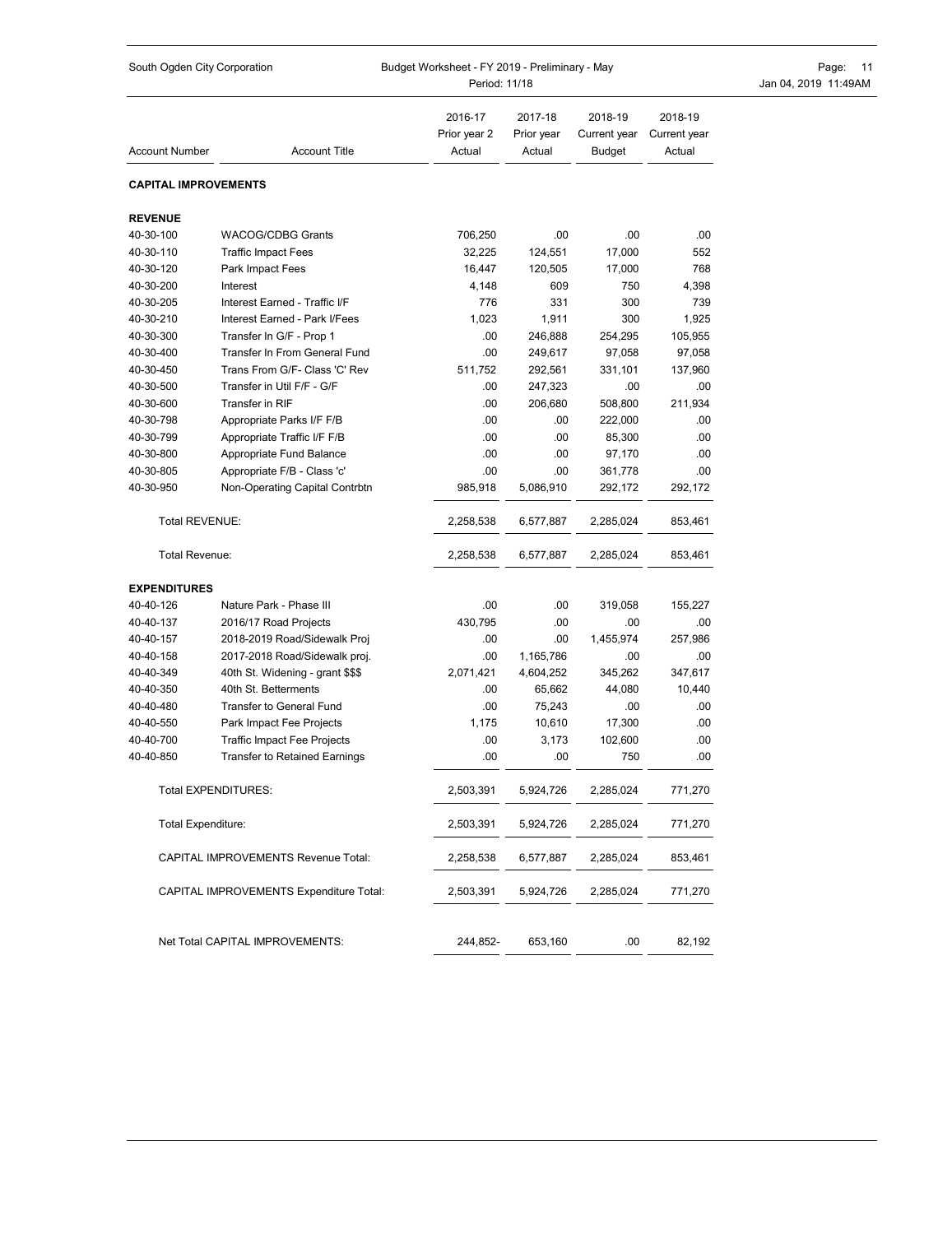| South Ogden City Corporation |                                                              | Budget Worksheet - FY 2019 - Preliminary - May<br>Period: 11/18 | Page:<br>$\overline{12}$<br>Jan 04, 2019 11:49AM |                                          |                                   |  |
|------------------------------|--------------------------------------------------------------|-----------------------------------------------------------------|--------------------------------------------------|------------------------------------------|-----------------------------------|--|
| <b>Account Number</b>        | <b>Account Title</b>                                         | 2016-17<br>Prior year 2<br>Actual                               | 2017-18<br>Prior year<br>Actual                  | 2018-19<br>Current year<br><b>Budget</b> | 2018-19<br>Current year<br>Actual |  |
| <b>WATER FUND</b>            |                                                              |                                                                 |                                                  |                                          |                                   |  |
| <b>REVENUE</b>               |                                                              |                                                                 |                                                  |                                          |                                   |  |
| 51-30-100                    | Interest                                                     | 21,868                                                          | 39,409                                           | 29,375                                   | 19,067                            |  |
| 51-30-105                    | <b>Interest Earned I/Fees</b>                                | 1,153                                                           | 2,072                                            | 1,000                                    | 1,078                             |  |
| 51-30-150                    | <b>Hydrant Rentals</b>                                       | 1,400                                                           | 400-                                             | 400                                      | 100                               |  |
| 51-30-200                    | <b>Water Sales</b>                                           | 1,371,492                                                       | 1,679,771                                        | 1,774,660                                | 815,792                           |  |
| 51-30-210                    | <b>Connection Fees Water</b>                                 | 2,800                                                           | 1,310                                            | 1,500                                    | 175                               |  |
| 51-30-220                    | Water Impact Fees                                            | 11,552                                                          | 5,471                                            | 8,000                                    | 486                               |  |
| 51-30-225                    | Late Fees                                                    | 34,156                                                          | 32,353                                           | 35,000                                   | 12,360                            |  |
| 51-30-700                    | <b>Contract Services</b>                                     | 2,740                                                           | .00                                              | 3,000                                    | .00                               |  |
| 51-30-889                    | Appropriate Water I/F F/B                                    | .00                                                             | .00                                              | 124,000                                  | .00                               |  |
| 51-30-890                    | Appropriation of Fund Balance                                | .00                                                             | .00.                                             | 494,874                                  | .00                               |  |
| 51-30-925                    | Misc. Revenue                                                | 4,700                                                           | 7,142                                            | 79,641                                   | 902                               |  |
| <b>Total REVENUE:</b>        |                                                              | 1,451,862                                                       | 1,767,127                                        | 2,551,450                                | 849,960                           |  |
| <b>Total Revenue:</b>        |                                                              | 1,451,862                                                       | 1,767,127                                        | 2,551,450                                | 849,960                           |  |
| <b>EXPENDITURES</b>          |                                                              |                                                                 |                                                  |                                          |                                   |  |
| 51-40-110                    | Salaries and Wages                                           | 274,021                                                         | 211,104                                          | 210,131                                  | 86,574                            |  |
| 51-40-112                    | Overtime                                                     | 8,141                                                           | 9,937                                            | 12,000                                   | 3,025                             |  |
| 51-40-130                    | <b>Employee Benefits</b>                                     | 80,237                                                          | 126,399                                          | 88,896                                   | 40,140                            |  |
| 51-40-140                    | <b>Franchise Fee</b>                                         | .00                                                             | 71,114                                           | 53,240                                   | 24,474                            |  |
| 51-40-210                    | Books, Subscript. & Membership                               | 688                                                             | 2,450                                            | 3,000                                    | 1,136                             |  |
| 51-40-230                    | Travel & Training                                            | 8,322                                                           | 3,914                                            | 8,000                                    | 245                               |  |
| 51-40-240                    | <b>Office Supplies</b>                                       | 2,399                                                           | 896                                              | 2,500                                    | 520                               |  |
| 51-40-245                    | Clothing/Uniform/Equip. Allow.                               | 2,251                                                           | 3,124                                            | 4,500                                    | 765                               |  |
| 51-40-248                    | Vehicle Maintenance                                          | 11,149                                                          | 7,239                                            | 10,000                                   | 1,714                             |  |
| 51-40-280                    | Telephone                                                    | 4,610                                                           | 3,156                                            | 6,000                                    | 1,147                             |  |
| 51-40-290                    | <b>Building Maintenance</b>                                  | 3,891                                                           | 261                                              | 7,500                                    | .00                               |  |
| 51-40-300                    | Gas, Oil & Tires                                             | 8,594                                                           | 4,747                                            | 10,000                                   | 1,366                             |  |
| 51-40-310                    | Professional & Technical Servi                               | 49,695                                                          | 14,418                                           | 15,000                                   | 1,242                             |  |
| 51-40-311                    | <b>Bad Debts Expense</b>                                     | 9,434                                                           | $3,470-$                                         | .00                                      | .00                               |  |
| 51-40-320                    | <b>Blue Stake Service</b>                                    | 2,364                                                           | 2,032                                            | 2,000                                    | 632                               |  |
| 51-40-329                    | <b>Computer Repairs</b>                                      | .00                                                             | 476                                              | 500                                      | .00                               |  |
| 51-40-330                    | Valve Repair                                                 | 11,755                                                          | 17,114                                           | 25,000                                   | 11,800                            |  |
| 51-40-400                    | <b>PRV Maintenance</b>                                       | 1,681                                                           | 2,328                                            | 20,000                                   | 7,678                             |  |
| 51-40-480                    | <b>Special Department Supplies</b>                           | 30,604                                                          | 37,770                                           | 42,000                                   | 3,545                             |  |
| 51-40-490                    | <b>Water Sample Testing</b>                                  | 4,809                                                           | 7,516                                            | 8,000                                    | 3,162                             |  |
| 51-40-550                    | Weber Basin Exchange Water                                   | 237,480                                                         | 244,339                                          | 261,443                                  | .00                               |  |
| 51-40-560                    | Power and Pumping                                            | 8,206                                                           | 7,266                                            | 10,000                                   | 99                                |  |
| 51-40-610                    | h <sub>2</sub> o Tank Inspection/Maint                       | .00                                                             | 1,800                                            | 10,000                                   | .00                               |  |
| 51-40-649                    | Lease Interest/Taxes                                         | 206                                                             | .00                                              | .00                                      | .00                               |  |
| 51-40-650                    | Lease Payments                                               | 499                                                             | .00                                              | 4,000                                    | .00                               |  |
| 51-40-655                    | 37th St Waterline                                            | 1,081                                                           | .00                                              | .00                                      | .00                               |  |
| 51-40-665                    | Paint the Tanks Repairs                                      | .00                                                             | .00                                              | 20,000                                   | .00                               |  |
| 51-40-667                    | Radio Read Maintenance                                       | 62,661                                                          | 27,605                                           | 37,500                                   | 3,279                             |  |
| 51-40-680                    | Charge for Services - G/F                                    | 133,404                                                         | 138,732                                          | 237,048                                  | 98,785                            |  |
| 51-40-701                    | Scada Upgrade                                                | .00                                                             | .00                                              | 150,000                                  | .00                               |  |
| 51-40-702                    | 45th St - Monroe Blvd to end                                 | .00                                                             | .00                                              | 235,192                                  | .00                               |  |
| 51-40-703                    | Oakwood & Crestwood & culdesac                               | .00                                                             | .00                                              | 727,000                                  | .00                               |  |
| 51-40-749                    | Small Equipment                                              | .00                                                             | .00                                              | 4,000                                    | .00                               |  |
| 51-40-750                    | Capital Outlay                                               | 12,200                                                          | .00                                              | .00                                      | .00                               |  |
| 51-40-770<br>51-40-790       | Water Impact Fee Projects<br><b>Transfer to General Fund</b> | .00<br>.00                                                      | 2,149<br>49,820                                  | 133,000<br>.00                           | 19,706<br>500,000                 |  |
|                              |                                                              |                                                                 |                                                  |                                          |                                   |  |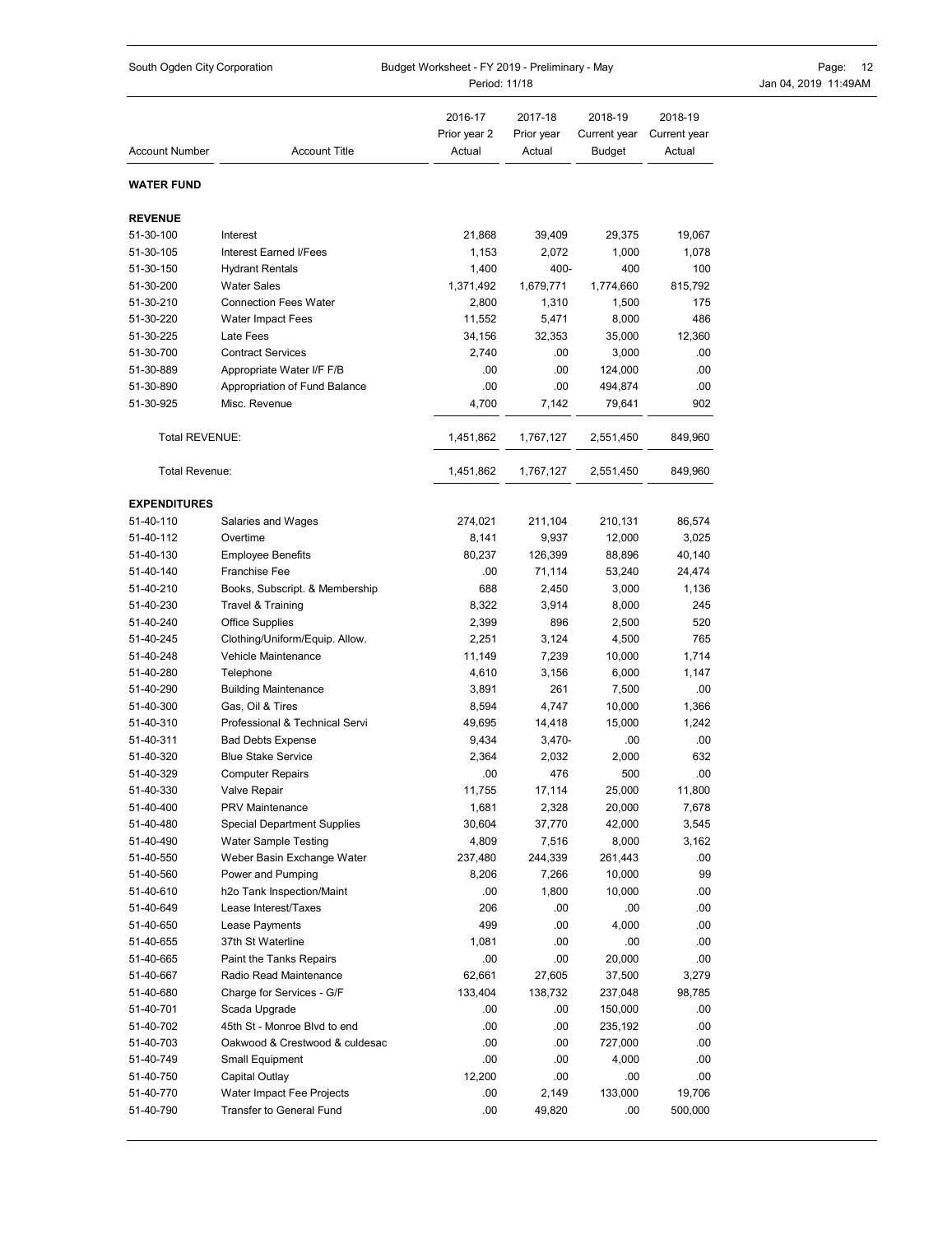| South Ogden City Corporation |                                  | Budget Worksheet - FY 2019 - Preliminary - May<br>Period: 11/18 | Page:<br>- 13<br>Jan 04, 2019 11:49AM |                                   |                                   |  |
|------------------------------|----------------------------------|-----------------------------------------------------------------|---------------------------------------|-----------------------------------|-----------------------------------|--|
| <b>Account Number</b>        | <b>Account Title</b>             | 2016-17<br>Prior year 2<br>Actual                               | 2017-18<br>Prior year<br>Actual       | 2018-19<br>Current year<br>Budget | 2018-19<br>Current year<br>Actual |  |
| 51-40-970<br>51-40-980       | Depreciation<br>Contingency      | 191,722<br>14,864                                               | 156,502<br>9,714                      | 194,000<br>.00                    | 65,210<br>.00                     |  |
|                              | <b>Total EXPENDITURES:</b>       | 1,176,968                                                       | 1,160,451                             | 2,551,450                         | 876,244                           |  |
| <b>Total Expenditure:</b>    |                                  | 1,176,968                                                       | 1,160,451                             | 2,551,450                         | 876,244                           |  |
|                              | <b>WATER FUND Revenue Total:</b> | 1,451,862                                                       | 1,767,127                             | 2,551,450                         | 849,960                           |  |
|                              | WATER FUND Expenditure Total:    | 1,176,968                                                       | 1,160,451                             | 2,551,450                         | 876,244                           |  |
|                              | Net Total WATER FUND:            | 274,894                                                         | 606,676                               | .00                               | 26,284-                           |  |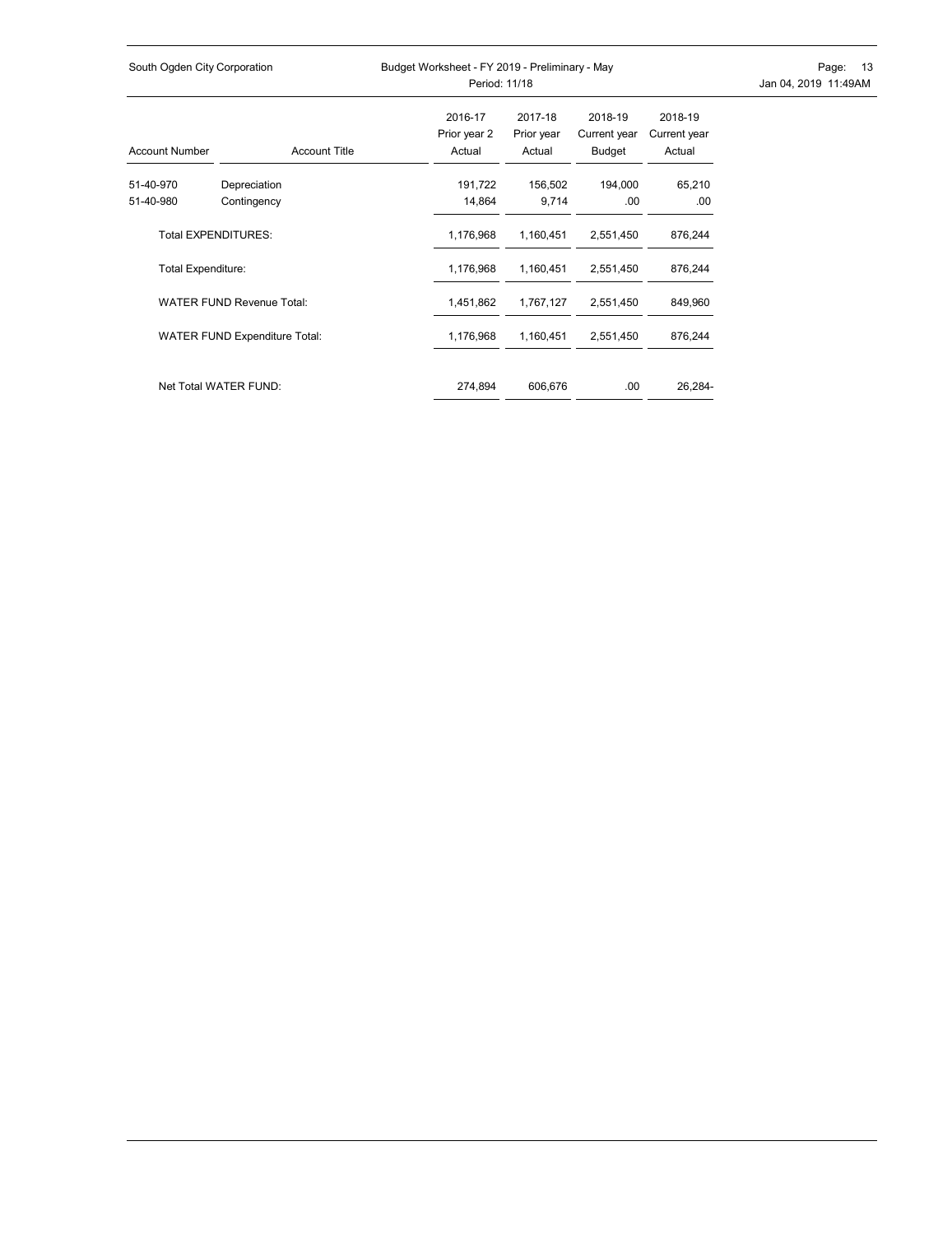| South Ogden City Corporation |                                   | Budget Worksheet - FY 2019 - Preliminary - May<br>Period: 11/18 | Page:<br>14<br>Jan 04, 2019 11:49AM |                                          |                                   |  |
|------------------------------|-----------------------------------|-----------------------------------------------------------------|-------------------------------------|------------------------------------------|-----------------------------------|--|
| <b>Account Number</b>        | <b>Account Title</b>              | 2016-17<br>Prior year 2<br>Actual                               | 2017-18<br>Prior year<br>Actual     | 2018-19<br>Current year<br><b>Budget</b> | 2018-19<br>Current year<br>Actual |  |
| <b>SANITARY SEWER</b>        |                                   |                                                                 |                                     |                                          |                                   |  |
| <b>REVENUE</b>               |                                   |                                                                 |                                     |                                          |                                   |  |
| 52-30-100                    | <b>Interest Earned</b>            | 9,466                                                           | 15,583                              | 18,500                                   | 12,475                            |  |
| 52-30-200                    | <b>Sewer Sales</b>                | 1,701,228                                                       | 1,992,562                           | 2,069,104                                | 874,338                           |  |
| 52-30-250                    | <b>Connection Fees Sewer</b>      | 1,750                                                           | 700                                 | 700                                      | 100                               |  |
| 52-30-890                    | Appropriation of Fund Balance     | .00                                                             | .00                                 | 227,275                                  | .00                               |  |
| 52-30-925                    | Misc. Revenue                     | 8,014                                                           | 6,203                               | 70,081                                   | .00                               |  |
|                              |                                   |                                                                 |                                     |                                          |                                   |  |
| Total REVENUE:               |                                   | 1,720,457                                                       | 2,015,048                           | 2,385,660                                | 886,913                           |  |
| Total Revenue:               |                                   | 1,720,457                                                       | 2,015,048                           | 2,385,660                                | 886,913                           |  |
| <b>EXPENDITURES</b>          |                                   |                                                                 |                                     |                                          |                                   |  |
| 52-40-110                    | Salaries and Wages                | 178,666                                                         | 183,468                             | 193,613                                  | 80,963                            |  |
| 52-40-112                    | Overtime                          | 12,777                                                          | 13,461                              | 12,500                                   | 2,743                             |  |
| 52-40-130                    | <b>Employee Benefits</b>          | 77,163                                                          | 108,669                             | 139,786                                  | 64,075                            |  |
| 52-40-140                    | Franchise Fee                     | .00                                                             | 91,169                              | 62,073                                   | 26,230                            |  |
| 52-40-210                    | Memberships                       | 289                                                             | 562                                 | 700                                      | 180                               |  |
| 52-40-230                    | Travelinlg & Training             | 1,094                                                           | 2,629                               | 5,000                                    | 297                               |  |
| 52-40-240                    | <b>Office Supplies</b>            | 3,067                                                           | 1,669                               | 5,600                                    | 263                               |  |
| 52-40-245                    | Clothing/Uniform/Equip. Allow.    | 1,665                                                           | 3,448                               | 4,000                                    | 1,074                             |  |
| 52-40-248                    | Vehicle Maintenance               | 2,619                                                           | 2,882                               | 5,000                                    | 366                               |  |
| 52-40-280                    | Telephone                         | 4,898                                                           | 3,262                               | 4,000                                    | 1,085                             |  |
| 52-40-290                    | <b>Building Maintenance</b>       | 1,311                                                           | 491                                 | 5,000                                    | .00                               |  |
| 52-40-300                    | Gas, Oil & Tires                  | 3,899                                                           | 3,544                               | 3,500                                    | 1,655                             |  |
| 52-40-310                    | Professional & Technical          | 8,474                                                           | 3,845                               | 12,500                                   | 1,679                             |  |
| 52-40-311                    | <b>Bad Debts Expense</b>          | 987                                                             | $3,249-$                            | .00                                      | .00                               |  |
| 52-40-315                    | Sewer Lines Cleaning Service      | 49,602                                                          | 47,378                              | 50,000                                   | 400                               |  |
| 52-40-320                    | <b>Blue Stake Service</b>         | .00                                                             | .00                                 | 800                                      | .00                               |  |
| 52-40-400                    | <b>Transfer to General Fund</b>   | .00                                                             | 9,540                               | .00                                      | 400,000                           |  |
| 52-40-480                    | Maintenance Supplies              | 5,514                                                           | 12,002                              | 15,100                                   | 379                               |  |
| 52-40-550                    | Central Weber Sewer Pre-Trea      | 10,651                                                          | 11,373                              | 11,983                                   | .00                               |  |
| 52-40-610                    | <b>Central Weber Sewer Fees</b>   | 1,031,998                                                       | 1,047,240                           | 1,079,201                                | 440,850                           |  |
| 52-40-649                    | Lease Interest/Taxes              | 39                                                              | .00                                 | .00                                      | .00                               |  |
| 52-40-650                    | Manhole Replacement               | .00                                                             | 9,890                               | 15,000                                   | .00                               |  |
| 52-40-651                    | Lease Payments                    | 1                                                               | .00                                 | .00                                      | .00                               |  |
| 52-40-665                    | Video & Fix Trouble Spots         | 18,594                                                          | 17,771                              | 25,000                                   | .00                               |  |
| 52-40-680                    | Charge for Services - G/F         | 175,692                                                         | 182,712                             | 256,304                                  | 106,795                           |  |
| 52-40-700                    | Small Equipment                   | 316                                                             | 812                                 | 1,000                                    | .00                               |  |
| 52-40-705                    | Replace 700 E/H Guy Child         | .00                                                             | 3,465                               | 350,000                                  | .00                               |  |
| 52-40-970                    | Depreciation                      | 128,316                                                         | 122,461                             | 128,000                                  | 51,025                            |  |
| 52-40-980                    | Sewer Contingency                 | .00                                                             | 7,175                               | .00                                      | .00                               |  |
|                              | Total EXPENDITURES:               | 1,717,633                                                       | 1,887,670                           | 2,385,660                                | 1,180,058                         |  |
| <b>Total Expenditure:</b>    |                                   | 1,717,633                                                       | 1,887,670                           | 2,385,660                                | 1,180,058                         |  |
|                              | SANITARY SEWER Revenue Total:     | 1,720,457                                                       | 2,015,048                           | 2,385,660                                | 886,913                           |  |
|                              | SANITARY SEWER Expenditure Total: | 1,717,633                                                       | 1,887,670                           | 2,385,660                                | 1,180,058                         |  |
|                              | Net Total SANITARY SEWER:         | 2,824                                                           | 127,378                             | .00                                      | 293,145-                          |  |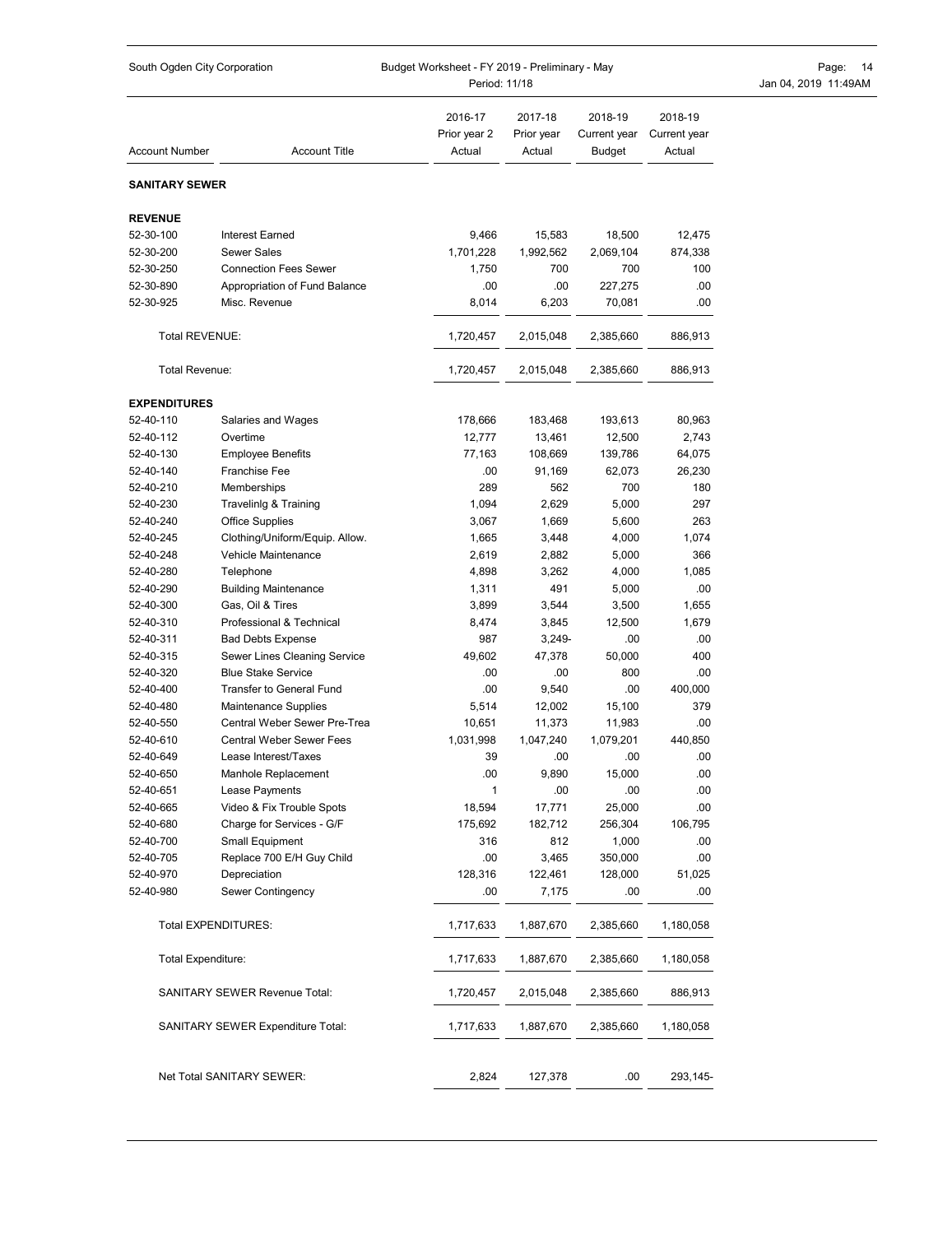| South Ogden City Corporation<br>Budget Worksheet - FY 2019 - Preliminary - May<br>Period: 11/18 |                                     |                                   |                                 |                                   |                                   | Page:<br>- 15<br>Jan 04, 2019 11:49AM |
|-------------------------------------------------------------------------------------------------|-------------------------------------|-----------------------------------|---------------------------------|-----------------------------------|-----------------------------------|---------------------------------------|
| <b>Account Number</b>                                                                           | <b>Account Title</b>                | 2016-17<br>Prior year 2<br>Actual | 2017-18<br>Prior year<br>Actual | 2018-19<br>Current year<br>Budget | 2018-19<br>Current year<br>Actual |                                       |
| <b>STORM DRAIN FUND</b>                                                                         |                                     |                                   |                                 |                                   |                                   |                                       |
| <b>REVENUE</b>                                                                                  |                                     |                                   |                                 |                                   |                                   |                                       |
| 53-30-100                                                                                       | Interest                            | 4,396                             | 9,240                           | 5,000                             | 7,593                             |                                       |
| 53-30-105                                                                                       | <b>Interest Earned I/Fees</b>       | 1,059                             | 2,299                           | 1,500                             | 3,535                             |                                       |
| 53-30-200                                                                                       | Storm Drain Revenue                 | 555,564                           | 981,675                         | 1,091,584                         | 458,531                           |                                       |
| 53-30-220                                                                                       | Storm Drain Impact Fees             | 37,279                            | 298,317                         | 17,000                            | 1,500                             |                                       |
| 53-30-870                                                                                       | Lease Financing                     | .00                               | .00                             | 72,715                            | .00                               |                                       |
| 53-30-885                                                                                       | Approp. of I/Fee Fund Balance       | .00                               | .00                             | 432,000                           | .00                               |                                       |
| 53-30-890                                                                                       | Appropriation of Fund Balance       | .00                               | .00                             | 369,786                           | .00                               |                                       |
| 53-30-925                                                                                       | Misc. Revenue                       | 3,625                             | 156                             | .00                               | .00                               |                                       |
| <b>Total REVENUE:</b>                                                                           |                                     | 601,924                           | 1,291,687                       | 1,989,585                         | 471,159                           |                                       |
| Total Revenue:                                                                                  |                                     | 601,924                           | 1,291,687                       | 1,989,585                         | 471,159                           |                                       |
| <b>EXPENDITURES</b>                                                                             |                                     |                                   |                                 |                                   |                                   |                                       |
| 53-40-110                                                                                       | Salaries and Wages                  | 144,153                           | 166,976                         | 225,620                           | 81,631                            |                                       |
| 53-40-112                                                                                       | Overtime                            | 4,884                             | 2,667                           | 11,000                            | 1,702                             |                                       |
| 53-40-130                                                                                       | <b>Employee Benefits</b>            | 86,884                            | 97,401                          | 148,059                           | 55,149                            |                                       |
| 53-40-140                                                                                       | <b>Franchise Fee</b>                | .00                               | 47,244                          | 32,748                            | 13,756                            |                                       |
| 53-40-210                                                                                       | BOOKS, SUBSCRIPT. & MEMBERSHIP      | 1,320                             | 1,645                           | 4,000                             | 1,930                             |                                       |
| 53-40-230                                                                                       | Travel & Training                   | 1,790                             | 1,119                           | 5,500                             | 3,607                             |                                       |
| 53-40-240                                                                                       | <b>Office Supplies</b>              | 1,967                             | 567                             | 1,500                             | .00                               |                                       |
| 53-40-245                                                                                       | Clothing/Uniform/Equip. Allow.      | 857                               | 2,297                           | 4,700                             | 392                               |                                       |
| 53-40-248                                                                                       | Vehicle Maintenance                 | 5,743                             | 870                             | 6,000                             | 225                               |                                       |
| 53-40-280                                                                                       | Telephone                           | 1,266                             | 1,187                           | 2,500                             | 840                               |                                       |
| 53-40-290                                                                                       | <b>Building Maintence</b>           | 319                               | 2,324                           | 5,000                             | 28                                |                                       |
| 53-40-300                                                                                       | Gas, Oil & Tires                    | 4,795                             | 4,240                           | 6,500                             | 1,319                             |                                       |
| 53-40-310                                                                                       | Prof & Tech Services                | 11,308                            | 23,586                          | 21,650                            | 2,200                             |                                       |
| 53-40-311                                                                                       | <b>Bad Debts Expense</b>            | 511                               | 28                              | .00                               | .00                               |                                       |
| 53-40-320                                                                                       | <b>Blue Stake Serivce</b>           | .00                               | .00                             | 700                               | .00                               |                                       |
| 53-40-400                                                                                       | System Maintenance Program          | 39,634                            | 37,675                          | 40,000                            | .00                               |                                       |
| 53-40-480                                                                                       | <b>Special Department Supplies</b>  | 1,820                             | 3,387                           | 6,000                             | 1,627                             |                                       |
| 53-40-649                                                                                       | Lease Interest/Taxes                | 197                               | .00                             | 2,058                             | .00                               |                                       |
| 53-40-650                                                                                       | Lease Payments                      | 14                                | .00                             | 13,743                            | .00                               |                                       |
| 53-40-670                                                                                       | Transfer to General Fund            | .00                               | 13,780                          | .00                               | .00                               |                                       |
| 53-40-680                                                                                       | Charge for Services - G/F           | 136,788                           | 142,260                         | 144,397                           | 60,165                            |                                       |
| 53-40-700                                                                                       | Small Equipment                     | .00                               | 140                             | 1,500                             | .00                               |                                       |
| 53-40-705                                                                                       | 4400 S Storm Drain                  | .00                               | .00                             | .00                               | 1,173                             |                                       |
| 53-40-706                                                                                       | 45th St - Monroe Blvd to end        | .00                               | .00                             | 166,200                           | .00                               |                                       |
| 53-40-707                                                                                       | 4500 S Madison - Vista (2020)       | .00                               | .00                             | 150,000                           | .00                               |                                       |
| 53-40-708                                                                                       | Pipe Creek - Young Mazda            | .00                               | .00                             | 300,000                           | 6,524                             |                                       |
| 53-40-710                                                                                       | 40th Storm Drain - Phase II         | .00                               | .00                             | 494,995                           | 13,128                            |                                       |
| 53-40-750                                                                                       | Capital Outlay                      | 26,800                            | .00                             | 72,715                            | .00                               |                                       |
| 53-40-970                                                                                       | Depreciation                        | 103,207                           | 56,062                          | 104,000                           | 23,375                            |                                       |
| 53-40-980                                                                                       | Contingency                         | .00                               | 24,157                          | .00                               | .00                               |                                       |
| 53-40-981                                                                                       | Impact Fee Projects                 | .00                               | 4,207                           | 18,500                            | .00                               |                                       |
|                                                                                                 | Total EXPENDITURES:                 | 574,258                           | 633,818                         | 1,989,585                         | 268,772                           |                                       |
| <b>Total Expenditure:</b>                                                                       |                                     | 574,258                           | 633,818                         | 1,989,585                         | 268,772                           |                                       |
|                                                                                                 | STORM DRAIN FUND Revenue Total:     | 601,924                           | 1,291,687                       | 1,989,585                         | 471,159                           |                                       |
|                                                                                                 | STORM DRAIN FUND Expenditure Total: | 574,258                           | 633,818                         | 1,989,585                         | 268,772                           |                                       |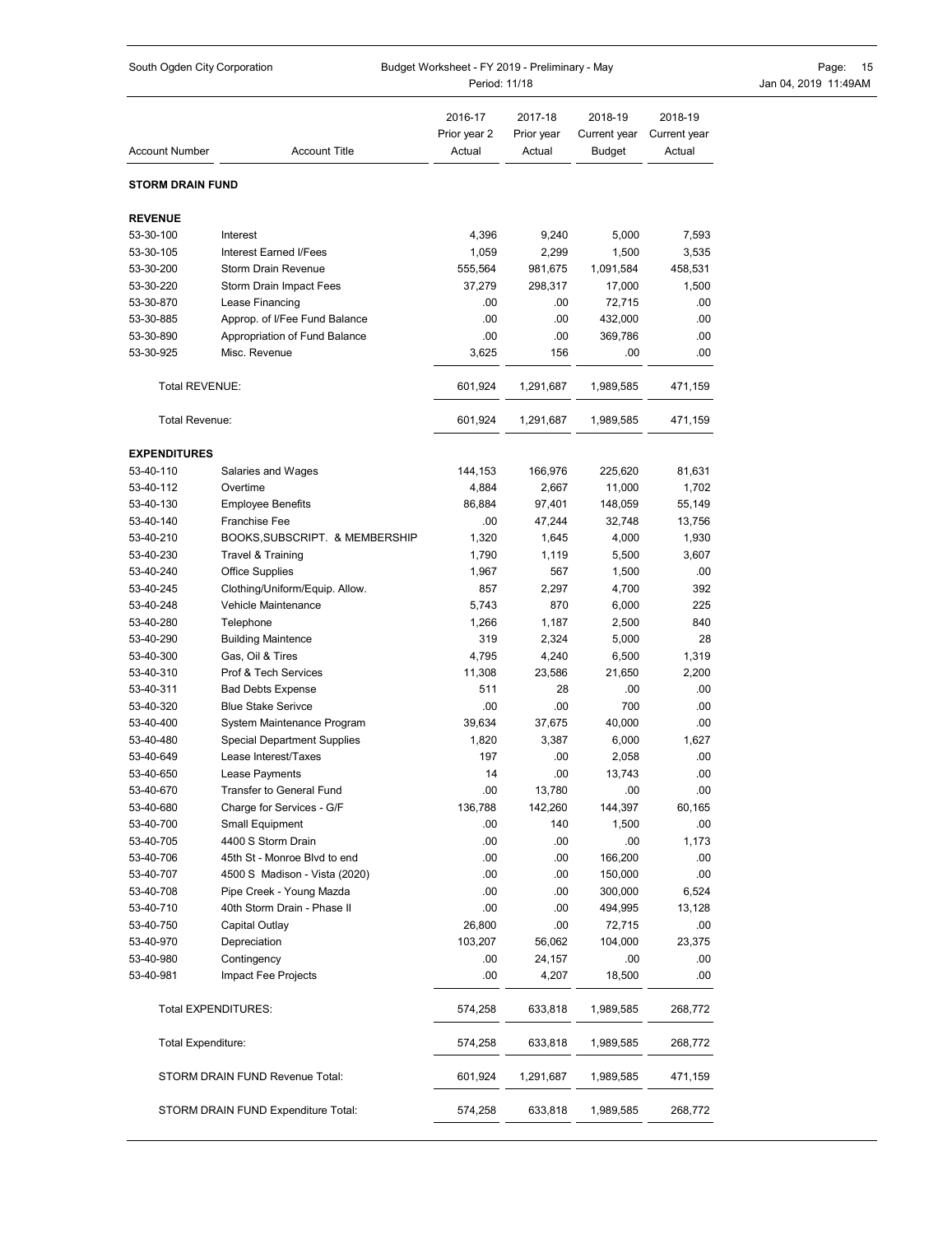| South Ogden City Corporation |                      | Budget Worksheet - FY 2019 - Preliminary - May<br>Period: 11/18      |                                   |                                   |         |  |  |
|------------------------------|----------------------|----------------------------------------------------------------------|-----------------------------------|-----------------------------------|---------|--|--|
| <b>Account Number</b>        | <b>Account Title</b> | 2016-17<br>2017-18<br>Prior year 2<br>Prior year<br>Actual<br>Actual | 2018-19<br>Current year<br>Budget | 2018-19<br>Current year<br>Actual |         |  |  |
| Net Total STORM DRAIN FUND:  |                      | 27,666                                                               | 657,869                           | .00                               | 202,387 |  |  |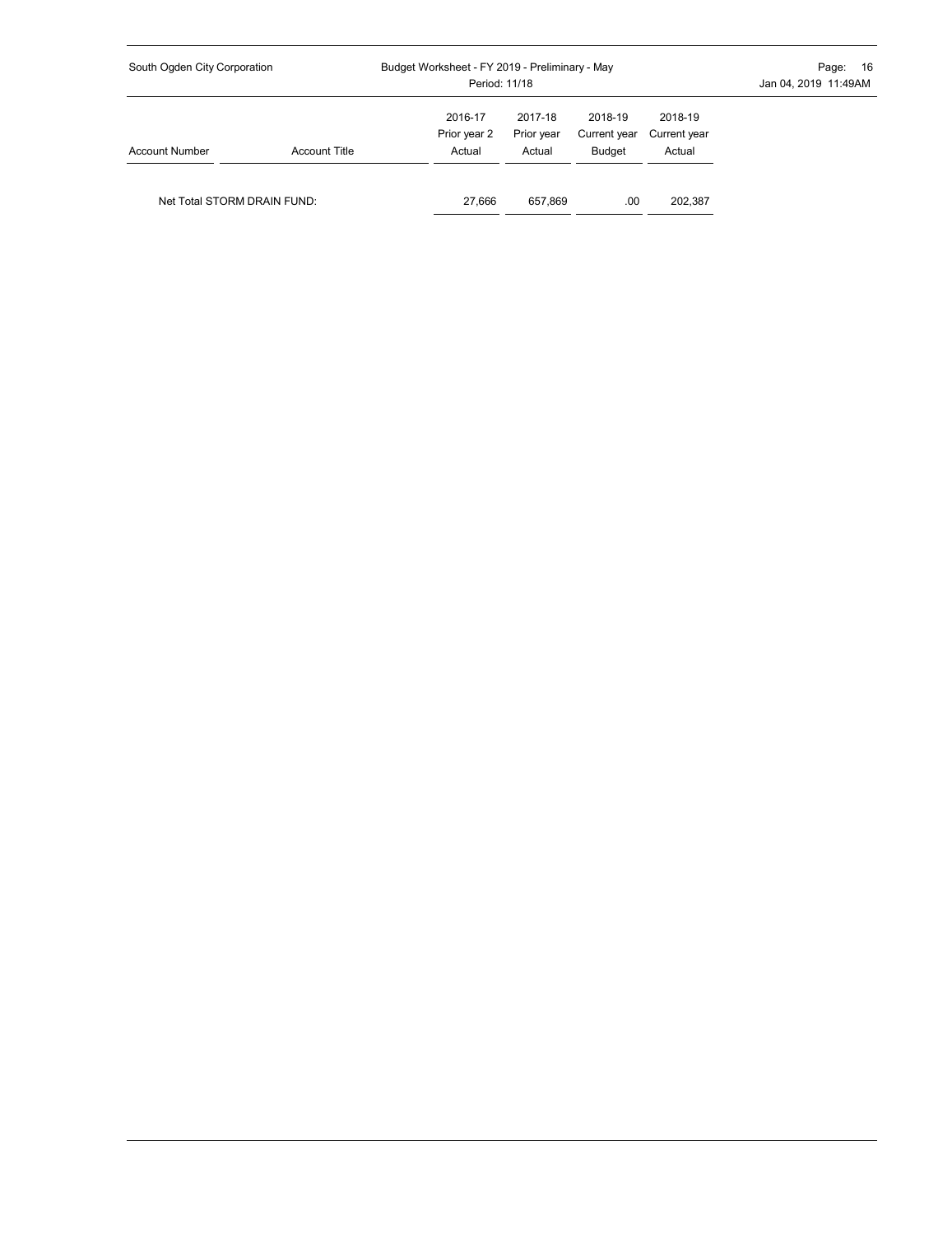| South Ogden City Corporation |                                        | Budget Worksheet - FY 2019 - Preliminary - May<br>Period: 11/18 | Page:<br>$-17$<br>Jan 04, 2019 11:49AM |                                          |                                   |  |
|------------------------------|----------------------------------------|-----------------------------------------------------------------|----------------------------------------|------------------------------------------|-----------------------------------|--|
| <b>Account Number</b>        | <b>Account Title</b>                   | 2016-17<br>Prior year 2<br>Actual                               | 2017-18<br>Prior year<br>Actual        | 2018-19<br>Current year<br><b>Budget</b> | 2018-19<br>Current year<br>Actual |  |
| <b>GARBAGE FUND</b>          |                                        |                                                                 |                                        |                                          |                                   |  |
| <b>REVENUE</b>               |                                        |                                                                 |                                        |                                          |                                   |  |
| 54-30-100                    | <b>Interest Earned</b>                 | 3,380                                                           | 6,782                                  | 3,500                                    | 3,281                             |  |
| 54-30-200                    | Garbage Fees                           | 632,431                                                         | 638,496                                | 636,480                                  | 276,088                           |  |
| 54-30-205                    | <b>Recycling Fees</b>                  | 200,887                                                         | 201,945                                | 205,555                                  | 86,750                            |  |
| 54-30-850                    | Misc. Rental                           | 1,635                                                           | 920                                    | 500                                      | 1,670                             |  |
| 54-30-890                    | Appropriate Fund Balance               | .00                                                             | .00                                    | 33,196                                   | .00                               |  |
| 54-30-925                    | Misc. Revenue                          | 2,113                                                           | 358                                    | .00                                      | .00                               |  |
| <b>Total REVENUE:</b>        |                                        | 840,445                                                         | 848,501                                | 879,231                                  | 367,788                           |  |
| Total Revenue:               |                                        | 840,445                                                         | 848,501                                | 879,231                                  | 367,788                           |  |
| <b>EXPENDITURES</b>          |                                        |                                                                 |                                        |                                          |                                   |  |
| 54-40-140                    | Franchise Fee                          | .00                                                             | 37,796                                 | 25,261                                   | 10,885                            |  |
| 54-40-240                    | <b>Office Spplies</b>                  | 1,997                                                           | 1,314                                  | 3,500                                    | .00                               |  |
| 54-40-248                    | Vehicle Maintenance                    | 1,363                                                           | 2,200                                  | 3,000                                    | 1,971                             |  |
| 54-40-280                    | Telephone                              | .00                                                             | 44                                     | 2,300                                    | .00                               |  |
| 54-40-290                    | <b>Building Maintenance</b>            | .00.                                                            | 1,480                                  | 5,000                                    | .00                               |  |
| 54-40-300                    | Gas, Oil & Tires                       | 2,168                                                           | 1,395                                  | 3,000                                    | 2,325                             |  |
| 54-40-310                    | Prof & Teach Services                  | 268                                                             | 238                                    | 1,000                                    | .00                               |  |
| 54-40-311                    | <b>Bad Debts Expense</b>               | 940-                                                            | 1,383-                                 | .00                                      | .00                               |  |
| 54-40-420                    | Allied Waste - Contract Srvc.          | 429,106                                                         | 432,735                                | 444,000                                  | 185,342                           |  |
| 54-40-425                    | Recycled Earth Contract                | .00                                                             | 21,511                                 | 28,054                                   | 8,264                             |  |
| 54-40-430                    | <b>Tipping Fees</b>                    | 185,440                                                         | 222,566                                | 203,717                                  | 108,730                           |  |
| 54-40-440                    | <b>Additional Cleanups</b>             | 7,403                                                           | 6,025                                  | 7,400                                    | 3,062                             |  |
| 54-40-450                    | <b>Construction Materials Tipping</b>  | 2,830                                                           | 5,628                                  | 6,000                                    | 1,634                             |  |
| 54-40-520                    | <b>Tree Removal</b>                    | 9,170                                                           | 10,975                                 | 15,000                                   | 2,660                             |  |
| 54-40-615                    | Junk Ordinance Enforcement             | 9,629                                                           | 2,583                                  | 7,500                                    | .00                               |  |
| 54-40-649                    | Lease Interest/Taxes                   | 120                                                             | .00                                    | .00                                      | .00                               |  |
| 54-40-650                    | Lease Payments                         | 6-                                                              | .00                                    | .00                                      | .00                               |  |
| 54-40-680                    | Charge for Services - G/F              | 108,828                                                         | 113,172                                | 117,999                                  | 49,165                            |  |
| 54-40-970                    | Depreciation                           | 5,585                                                           | 5,585                                  | 6,500                                    | 2,335                             |  |
|                              | <b>Total EXPENDITURES:</b>             | 762,960                                                         | 863,864                                | 879,231                                  | 376,373                           |  |
| <b>Total Expenditure:</b>    |                                        | 762,960                                                         | 863,864                                | 879,231                                  | 376,373                           |  |
|                              | <b>GARBAGE FUND Revenue Total:</b>     | 840,445                                                         | 848,501                                | 879,231                                  | 367,788                           |  |
|                              | <b>GARBAGE FUND Expenditure Total:</b> | 762,960                                                         | 863,864                                | 879,231                                  | 376,373                           |  |
|                              | Net Total GARBAGE FUND:                | 77,485                                                          | 15,363-                                | .00                                      | 8,584-                            |  |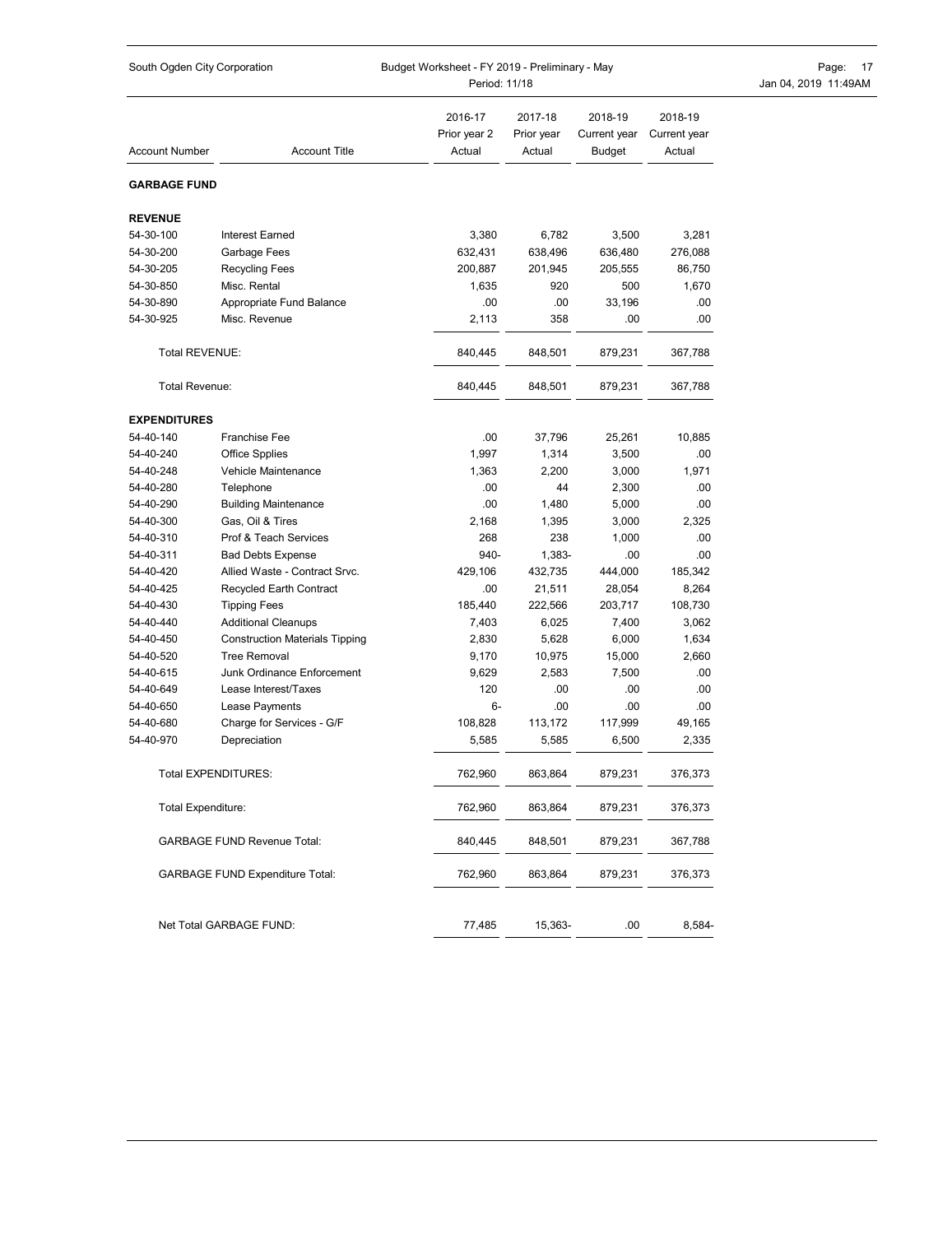| South Ogden City Corporation |                                                | Budget Worksheet - FY 2019 - Preliminary - May<br>Period: 11/18 |                                 | Page: 18<br>Jan 04, 2019 11:49AM         |                                   |  |
|------------------------------|------------------------------------------------|-----------------------------------------------------------------|---------------------------------|------------------------------------------|-----------------------------------|--|
| <b>Account Number</b>        | <b>Account Title</b>                           | 2016-17<br>Prior year 2<br>Actual                               | 2017-18<br>Prior year<br>Actual | 2018-19<br>Current year<br><b>Budget</b> | 2018-19<br>Current year<br>Actual |  |
|                              | ROAD IMPROVEMENT FEE FUND                      |                                                                 |                                 |                                          |                                   |  |
| <b>REVENUE</b><br>55-30-200  | Road Improvement Fees                          | .00                                                             | 253,360                         | 508,800                                  | 213,090                           |  |
| <b>Total REVENUE:</b>        |                                                | .00                                                             | 253,360                         | 508,800                                  | 213,090                           |  |
| <b>Total Revenue:</b>        |                                                | .00                                                             | 253,360                         | 508,800                                  | 213,090                           |  |
| <b>EXPENDITURES</b>          |                                                |                                                                 |                                 |                                          |                                   |  |
| 55-40-311<br>55-40-550       | <b>Bad Debt Expense</b><br>Transfer RIF to CPF | .00<br>.00                                                      | 1,219<br>206,680                | .00<br>508,800                           | .00<br>211,934                    |  |
|                              | <b>Total EXPENDITURES:</b>                     | .00                                                             | 207,899                         | 508,800                                  | 211,934                           |  |
| <b>Total Expenditure:</b>    |                                                | .00                                                             | 207,899                         | 508,800                                  | 211,934                           |  |
|                              | ROAD IMPROVEMENT FEE FUND Revenue Total:       | .00                                                             | 253,360                         | 508,800                                  | 213,090                           |  |
|                              | ROAD IMPROVEMENT FEE FUND Expenditure Total:   | .00                                                             | 207,899                         | 508,800                                  | 211,934                           |  |
|                              | Net Total ROAD IMPROVEMENT FEE FUND:           | .00                                                             | 45,461                          | .00                                      | 1,155                             |  |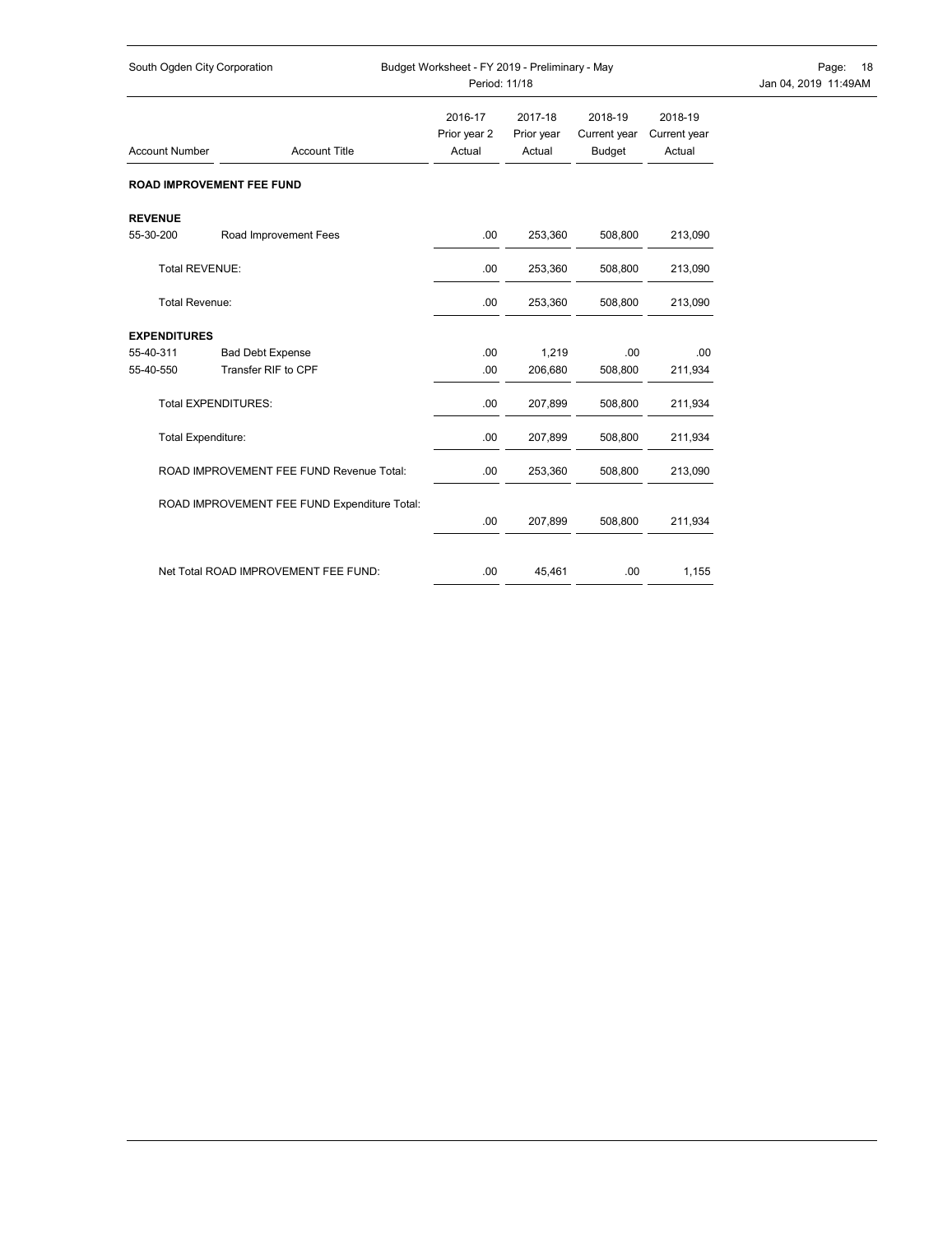| South Ogden City Corporation |                                    | Budget Worksheet - FY 2019 - Preliminary - May<br>Period: 11/18 | Page:<br>19<br>Jan 04, 2019 11:49AM |                                          |                                   |  |
|------------------------------|------------------------------------|-----------------------------------------------------------------|-------------------------------------|------------------------------------------|-----------------------------------|--|
| <b>Account Number</b>        | <b>Account Title</b>               | 2016-17<br>Prior year 2<br>Actual                               | 2017-18<br>Prior year<br>Actual     | 2018-19<br>Current year<br><b>Budget</b> | 2018-19<br>Current year<br>Actual |  |
| <b>AMBULANCE FUND</b>        |                                    |                                                                 |                                     |                                          |                                   |  |
| <b>REVENUE</b>               |                                    |                                                                 |                                     |                                          |                                   |  |
| 58-30-100                    | <b>Interest Earned</b>             | .00                                                             | .00.                                | .00                                      | 6                                 |  |
| 58-30-201                    | Ambulance Fees - S/O - DPS         | 536,453                                                         | 486,599                             | 518,091                                  | 167,254                           |  |
| 58-30-210                    | Miscellaneous Revenue              | 3,616                                                           | 11,194                              | 7,214                                    | 7,214                             |  |
| 58-30-870                    | <b>Transfer from General Fund</b>  | .00                                                             | .00.                                | 27,005                                   | .00                               |  |
| 58-30-890                    | Appropriate Fund Balance           | .00                                                             | .00                                 | 121,890                                  | .00                               |  |
| Total REVENUE:               |                                    | 540,069                                                         | 497,793                             | 674,200                                  | 174,475                           |  |
| Total Revenue:               |                                    | 540,069                                                         | 497,793                             | 674,200                                  | 174,475                           |  |
| <b>EXPENDITURES</b>          |                                    |                                                                 |                                     |                                          |                                   |  |
| 58-40-110                    | Salaries and Wages                 | 183,267                                                         | 203,653                             | 218,143                                  | 88,515                            |  |
| 58-40-111                    | Part Time Wages                    | 39,523                                                          | 48,474                              | 40,263                                   | 16,892                            |  |
| 58-40-112                    | Overtime                           | 31,956                                                          | 30,471                              | 17,686                                   | 19,223                            |  |
| 58-40-130                    | <b>Employee Benefits</b>           | 89,818                                                          | 90,863                              | 103,709                                  | 47,660                            |  |
| 58-40-210                    | Memberships                        | .00                                                             | 40                                  | 520                                      | 40                                |  |
| 58-40-230                    | Travel & Training                  | 944                                                             | 1,702                               | 1,500                                    | 119                               |  |
| 58-40-240                    | <b>Office Supplies</b>             | 672                                                             | 237                                 | 750                                      | 180                               |  |
| 58-40-245                    | Uniform Allowance                  | 4,482                                                           | 3,850                               | 3,850                                    | .00                               |  |
| 58-40-248                    | Vehicle Maintenance                | 11,757                                                          | 21,190                              | 9,000                                    | 2,613                             |  |
| 58-40-250                    | <b>Equipment Maintenance</b>       | 927                                                             | 1,169                               | 6,500                                    | .00                               |  |
| 58-40-270                    | <b>EMS Billing Fees</b>            | 23,082                                                          | 19,320                              | 23,000                                   | 3,892                             |  |
| 58-40-280                    | Telephone                          | .00                                                             | 109                                 | .00                                      | 202                               |  |
| 58-40-300                    | Gas, Oil & Tires                   | 4,887                                                           | 7,635                               | 6,500                                    | 4,481                             |  |
| 58-40-310                    | Professional & Technical           | 42,544                                                          | 48,557                              | 48,214                                   | 28,926                            |  |
| 58-40-312                    | <b>PMA Fees</b>                    | 74,821                                                          | 60,071                              | 70,000                                   | 15,294                            |  |
| 58-40-315                    | <b>Bad Debts Expense</b>           | $127 -$                                                         | .00.                                | .00                                      | .00                               |  |
| 58-40-330                    | <b>EMS Education</b>               | 740                                                             | 74                                  | 1,000                                    | 790                               |  |
| 58-40-480                    | <b>Special Department Supplies</b> | 270                                                             | 535                                 | 3,095                                    | 60                                |  |
| 58-40-490                    | Disposable Medical Supplies        | 22,866                                                          | 25,536                              | 27,000                                   | 6,912                             |  |
| 58-40-649                    | Lease Interest/Taxes               | 913                                                             | .00                                 | .00                                      | .00                               |  |
| 58-40-650                    | Lease Payments                     | 19-                                                             | .00                                 | .00                                      | .00                               |  |
| 58-40-680                    | Charge for Services - G/F          | 64,992                                                          | 67,584                              | 65,470                                   | 27,280                            |  |
| 58-40-700                    | Small Equipment                    | .00                                                             | 749                                 | .00                                      | .00                               |  |
| 58-40-970                    | Depreciation                       | 27,401                                                          | 25,095                              | 28,000                                   | 10,460                            |  |
|                              | Total EXPENDITURES:                | 625,717                                                         | 656,914                             | 674,200                                  | 273,539                           |  |
| <b>Total Expenditure:</b>    |                                    | 625,717                                                         | 656,914                             | 674,200                                  | 273,539                           |  |
|                              | AMBULANCE FUND Revenue Total:      | 540,069                                                         | 497,793                             | 674,200                                  | 174,475                           |  |
|                              | AMBULANCE FUND Expenditure Total:  | 625,717                                                         | 656,914                             | 674,200                                  | 273,539                           |  |
|                              | Net Total AMBULANCE FUND:          | 85,648-                                                         | 159,121-                            | .00                                      | 99,064-                           |  |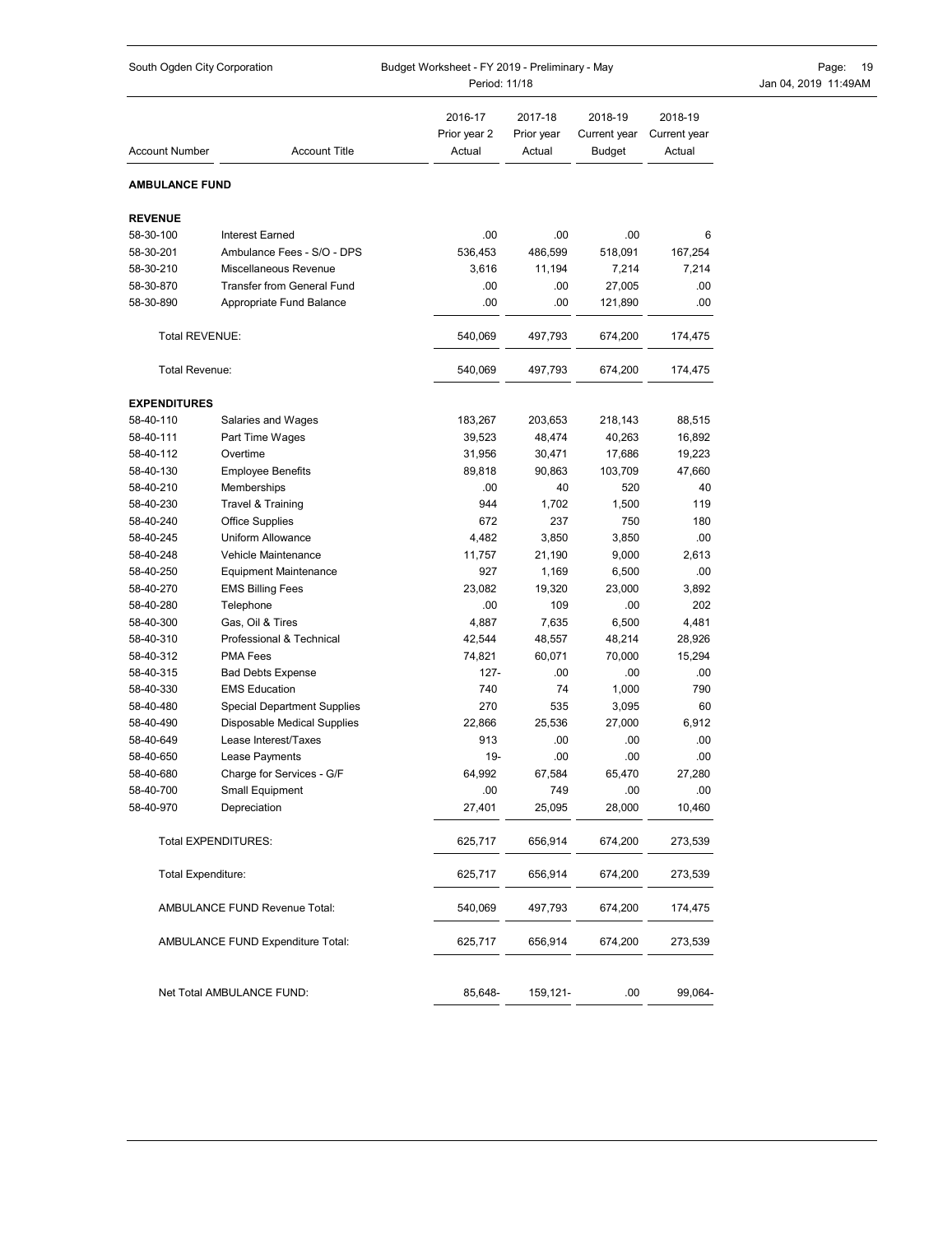| South Ogden City Corporation |                                                   |                                   | Budget Worksheet - FY 2019 - Preliminary - May<br>Period: 11/18 |                                          |                                   |  |  |
|------------------------------|---------------------------------------------------|-----------------------------------|-----------------------------------------------------------------|------------------------------------------|-----------------------------------|--|--|
| <b>Account Number</b>        | <b>Account Title</b>                              | 2016-17<br>Prior year 2<br>Actual | 2017-18<br>Prior year<br>Actual                                 | 2018-19<br>Current year<br><b>Budget</b> | 2018-19<br>Current year<br>Actual |  |  |
|                              | <b>Community Developmnt &amp; Renewal</b>         |                                   |                                                                 |                                          |                                   |  |  |
| <b>REVENUE</b>               |                                                   |                                   |                                                                 |                                          |                                   |  |  |
| 61-30-110                    | Tax Inc. - 36th Street                            | 112,316                           | 95,450                                                          | 112,000                                  | 7,577                             |  |  |
| 61-30-170                    | Interest - 36th Street                            | 84                                | 104                                                             | .00                                      | .00                               |  |  |
| Total REVENUE:               |                                                   | 112,400                           | 95,554                                                          | 112,000                                  | 7,577                             |  |  |
| <b>Total Revenue:</b>        |                                                   | 112,400                           | 95,554                                                          | 112,000                                  | 7,577                             |  |  |
| <b>EXPENDITURES</b>          |                                                   |                                   |                                                                 |                                          |                                   |  |  |
| 61-40-400                    | Professional                                      | .00                               | .00                                                             | 7,650                                    | 285                               |  |  |
| 61-40-710                    | Charge for Services - G/F                         | 5,616                             | 4,675                                                           | 4,350                                    | 1,815                             |  |  |
| 61-40-820                    | Loan Interest Expense                             | 8,422                             | 6,435                                                           | .00                                      | .00                               |  |  |
| 61-40-840                    | Loan Payment to General Fund                      | .00                               | .00                                                             | 40,000                                   | .00                               |  |  |
| 61-40-841                    | Loan Payment to Water Fund                        | .00                               | .00                                                             | 30,000                                   | .00                               |  |  |
| 61-40-842                    | Loan Payment to Sewer Fund                        | .00                               | .00                                                             | 30,000                                   | .00                               |  |  |
|                              | <b>Total EXPENDITURES:</b>                        | 14,038                            | 11,110                                                          | 112,000                                  | 2,100                             |  |  |
| <b>Total Expenditure:</b>    |                                                   | 14,038                            | 11,110                                                          | 112,000                                  | 2,100                             |  |  |
|                              | Community Developmnt & Renewal Revenue Total:     | 112,400                           | 95,554                                                          | 112,000                                  | 7,577                             |  |  |
|                              | Community Developmnt & Renewal Expenditure Total: | 14,038                            | 11,110                                                          | 112,000                                  | 2,100                             |  |  |
|                              | Net Total Community Developmnt & Renewal:         | 98,362                            | 84,444                                                          | .00                                      | 5,477                             |  |  |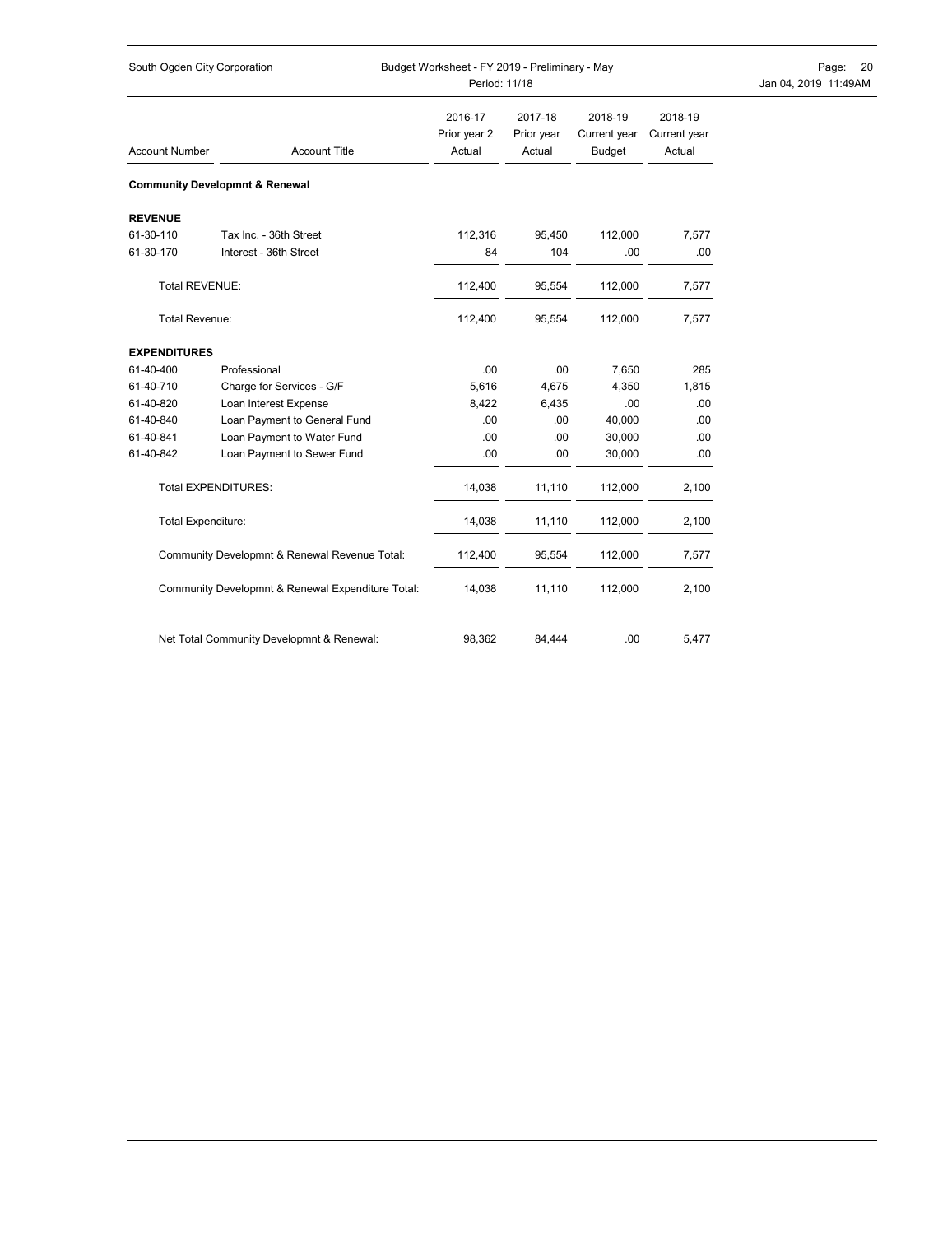| South Ogden City Corporation |                                                   | Budget Worksheet - FY 2019 - Preliminary - May<br>Period: 11/18 | Page: 21<br>Jan 04, 2019 11:49AM |                                          |                                   |  |
|------------------------------|---------------------------------------------------|-----------------------------------------------------------------|----------------------------------|------------------------------------------|-----------------------------------|--|
| <b>Account Number</b>        | <b>Account Title</b>                              | 2016-17<br>Prior year 2<br>Actual                               | 2017-18<br>Prior year<br>Actual  | 2018-19<br>Current year<br><b>Budget</b> | 2018-19<br>Current year<br>Actual |  |
|                              | <b>CRA - Young Mazda Project Area</b>             |                                                                 |                                  |                                          |                                   |  |
| <b>REVENUE</b>               |                                                   |                                                                 |                                  |                                          |                                   |  |
| 66-30-100                    | Tax Increment                                     | .00                                                             | .00                              | 5,000                                    | .00                               |  |
| 66-30-101                    | Interest                                          | .00                                                             | .00                              | 100                                      | .00                               |  |
| 66-30-125                    | Sales Tax Revenue                                 | .00                                                             | .00                              | 1,000                                    | .00                               |  |
| <b>Total REVENUE:</b>        |                                                   | .00                                                             | .00                              | 6,100                                    | .00                               |  |
| <b>Total Revenue:</b>        |                                                   | .00                                                             | .00                              | 6,100                                    | .00                               |  |
| <b>EXPENDITURES</b>          |                                                   |                                                                 |                                  |                                          |                                   |  |
| 66-40-100                    | Professional & Technical                          | .00.                                                            | .00                              | 5,000                                    | .00                               |  |
| 66-40-550                    | Tax Increment Incentives                          | .00                                                             | .00                              | 1,000                                    | .00                               |  |
| 66-40-600                    | Charge for Services - G/F                         | .00.                                                            | .00                              | 100                                      | .00                               |  |
|                              | <b>Total EXPENDITURES:</b>                        | .00                                                             | .00                              | 6,100                                    | .00                               |  |
| <b>Total Expenditure:</b>    |                                                   | .00.                                                            | .00                              | 6,100                                    | .00                               |  |
|                              | CRA - Young Mazda Project Area Revenue Total:     | .00.                                                            | .00                              | 6,100                                    | .00                               |  |
|                              | CRA - Young Mazda Project Area Expenditure Total: | .00.                                                            | .00                              | 6,100                                    | .00                               |  |
|                              | Net Total CRA - Young Mazda Project Area:         | .00                                                             | .00                              | .00                                      | .00                               |  |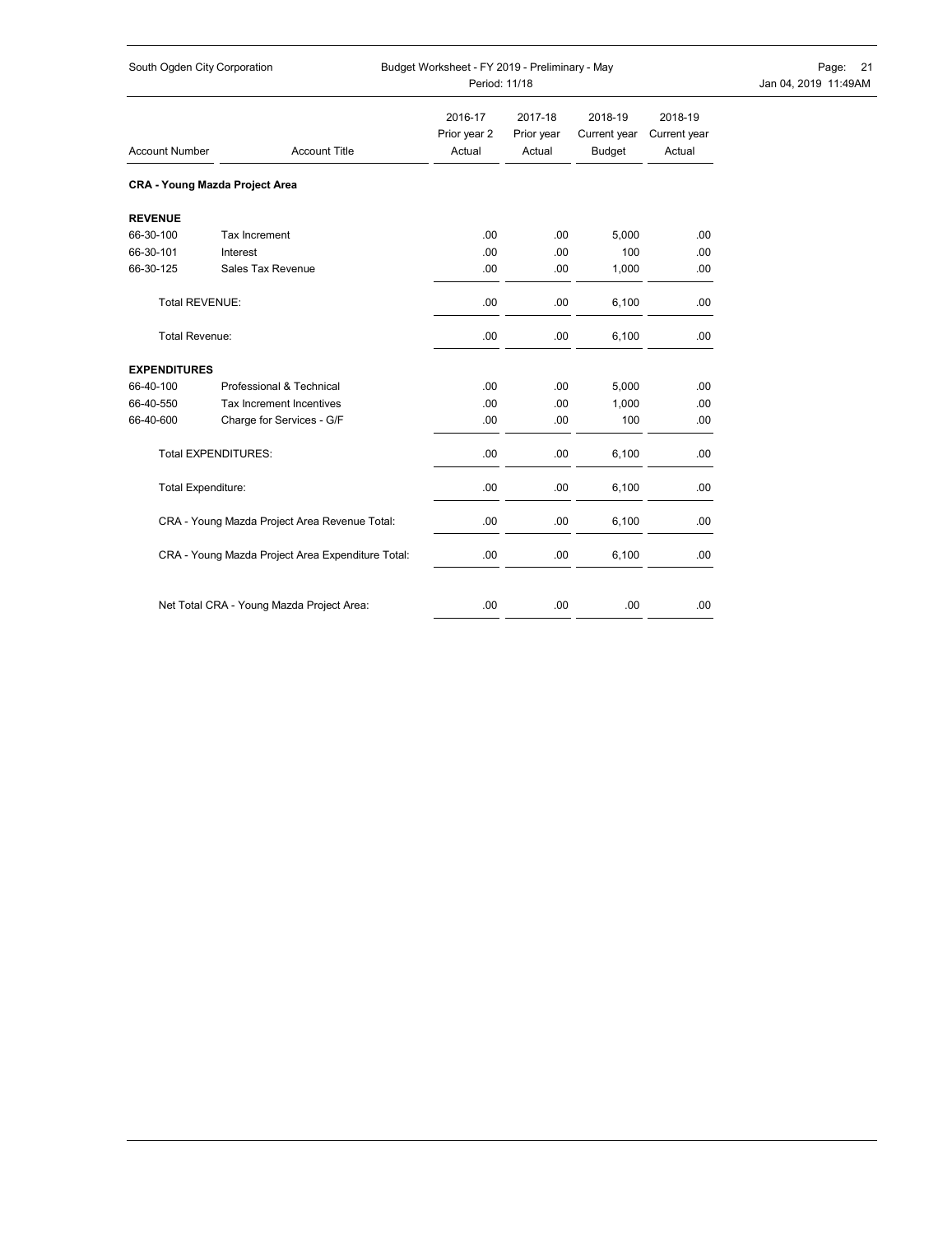| South Ogden City Corporation  |                                           | Budget Worksheet - FY 2019 - Preliminary - May<br>Period: 11/18 | Page: 22<br>Jan 04, 2019 11:49AM |                                          |                                   |  |
|-------------------------------|-------------------------------------------|-----------------------------------------------------------------|----------------------------------|------------------------------------------|-----------------------------------|--|
| <b>Account Number</b>         | <b>Account Title</b>                      | 2016-17<br>Prior year 2<br>Actual                               | 2017-18<br>Prior year<br>Actual  | 2018-19<br>Current year<br><b>Budget</b> | 2018-19<br>Current year<br>Actual |  |
| <b>CDRA - NW Project Area</b> |                                           |                                                                 |                                  |                                          |                                   |  |
| Revenue                       |                                           |                                                                 |                                  |                                          |                                   |  |
| 67-30-100                     | Tax Increment                             | 318,326                                                         | $1,010-$                         | .00                                      | .00                               |  |
| 67-30-200                     | Sales Tax Revenue                         | 112,789                                                         | 110,728                          | 117,721                                  | 25,285                            |  |
| 67-30-300                     | Interest Income                           | 260                                                             | .00                              | .00                                      | .00                               |  |
| Total Revenue:                |                                           | 431,376                                                         | 109,718                          | 117,721                                  | 25,285                            |  |
| Total Revenue:                |                                           | 431,376                                                         | 109,718                          | 117,721                                  | 25,285                            |  |
| <b>Expenditures</b>           |                                           |                                                                 |                                  |                                          |                                   |  |
| 67-40-400                     | Professional & Technical                  | 23,222                                                          | 20,244                           | .00                                      | 750                               |  |
| 67-40-450                     | Payment to Costco/Kimco                   | 47,000                                                          | .00                              | .00                                      | .00                               |  |
| 67-40-475                     | Tax Increment Incentives                  | 62,500                                                          | 500,000                          | .00                                      | .00                               |  |
| 67-40-480                     | Sales Tax Incentives                      | 112,789                                                         | 110,728                          | 117,721                                  | .00                               |  |
| 67-40-500                     | Charge for Services - G/F                 | 15,916                                                          | .00                              | .00                                      | .00                               |  |
| <b>Total Expenditures:</b>    |                                           | 261,428                                                         | 630,972                          | 117,721                                  | 750                               |  |
| <b>Total Expenditure:</b>     |                                           | 261,428                                                         | 630,972                          | 117,721                                  | 750                               |  |
|                               | CDRA - NW Project Area Revenue Total:     | 431,376                                                         | 109,718                          | 117,721                                  | 25,285                            |  |
|                               | CDRA - NW Project Area Expenditure Total: | 261,428                                                         | 630,972                          | 117,721                                  | 750                               |  |
|                               | Net Total CDRA - NW Project Area:         | 169,948                                                         | 521,254-                         | .00                                      | 24,535                            |  |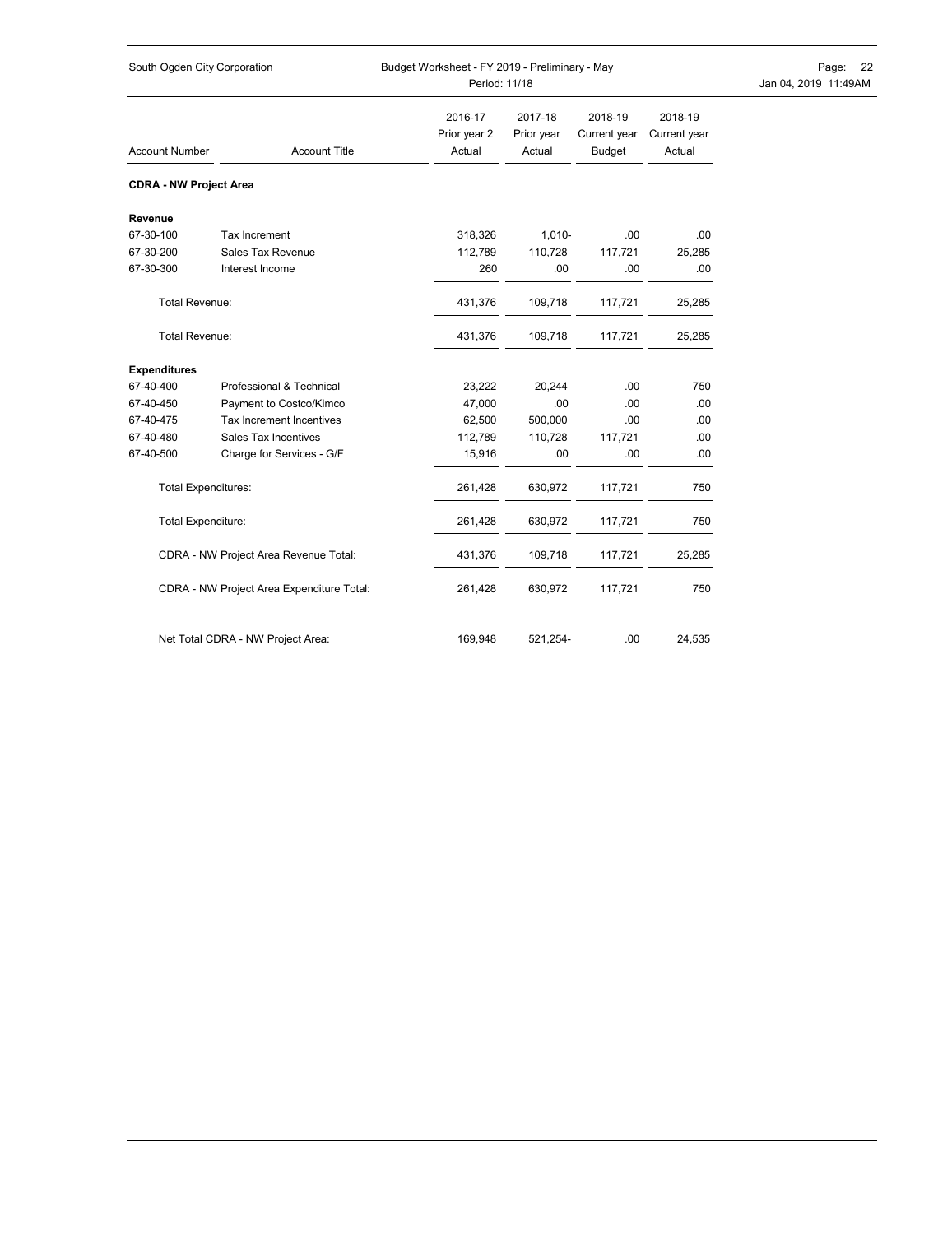| South Ogden City Corporation                    |                                         | Budget Worksheet - FY 2019 - Preliminary - May<br>Period: 11/18 | Page: 23<br>Jan 04, 2019 11:49AM |                                          |                                   |  |
|-------------------------------------------------|-----------------------------------------|-----------------------------------------------------------------|----------------------------------|------------------------------------------|-----------------------------------|--|
| <b>Account Number</b>                           | <b>Account Title</b>                    | 2016-17<br>Prior year 2<br>Actual                               | 2017-18<br>Prior year<br>Actual  | 2018-19<br>Current year<br><b>Budget</b> | 2018-19<br>Current year<br>Actual |  |
| <b>CDRA - Hinckley Project Area</b>             |                                         |                                                                 |                                  |                                          |                                   |  |
| Revenue                                         |                                         |                                                                 |                                  |                                          |                                   |  |
| 68-30-100                                       | Tax Increment                           | 36,741                                                          | $117 -$                          | .00                                      | .00                               |  |
| 68-30-300                                       | Interest Income                         | 30                                                              | .00.                             | .00                                      | .00                               |  |
| Total Revenue:                                  |                                         | 36,771                                                          | $117 -$                          | .00                                      | .00                               |  |
| <b>Total Revenue:</b>                           |                                         | 36,771                                                          | $117 -$                          | .00                                      | .00                               |  |
| <b>Expenditures</b>                             |                                         |                                                                 |                                  |                                          |                                   |  |
| 68-40-450                                       | Transfer to Hinckley Housing            | 7,348                                                           | .00                              | .00                                      | .00                               |  |
| 68-40-500                                       | Charge for Services - G/F               | 1,837                                                           | .00                              | .00                                      | .00                               |  |
| <b>Total Expenditures:</b>                      |                                         | 9,185                                                           | .00                              | .00                                      | .00.                              |  |
| <b>Total Expenditure:</b>                       |                                         | 9,185                                                           | .00                              | .00                                      | .00                               |  |
| CDRA - Hinckley Project Area Revenue Total:     |                                         | 36,771                                                          | $117 -$                          | .00                                      | .00                               |  |
| CDRA - Hinckley Project Area Expenditure Total: |                                         | 9,185                                                           | .00                              | .00                                      | .00                               |  |
|                                                 | Net Total CDRA - Hinckley Project Area: | 27,586                                                          | $117 -$                          | .00                                      | .00                               |  |